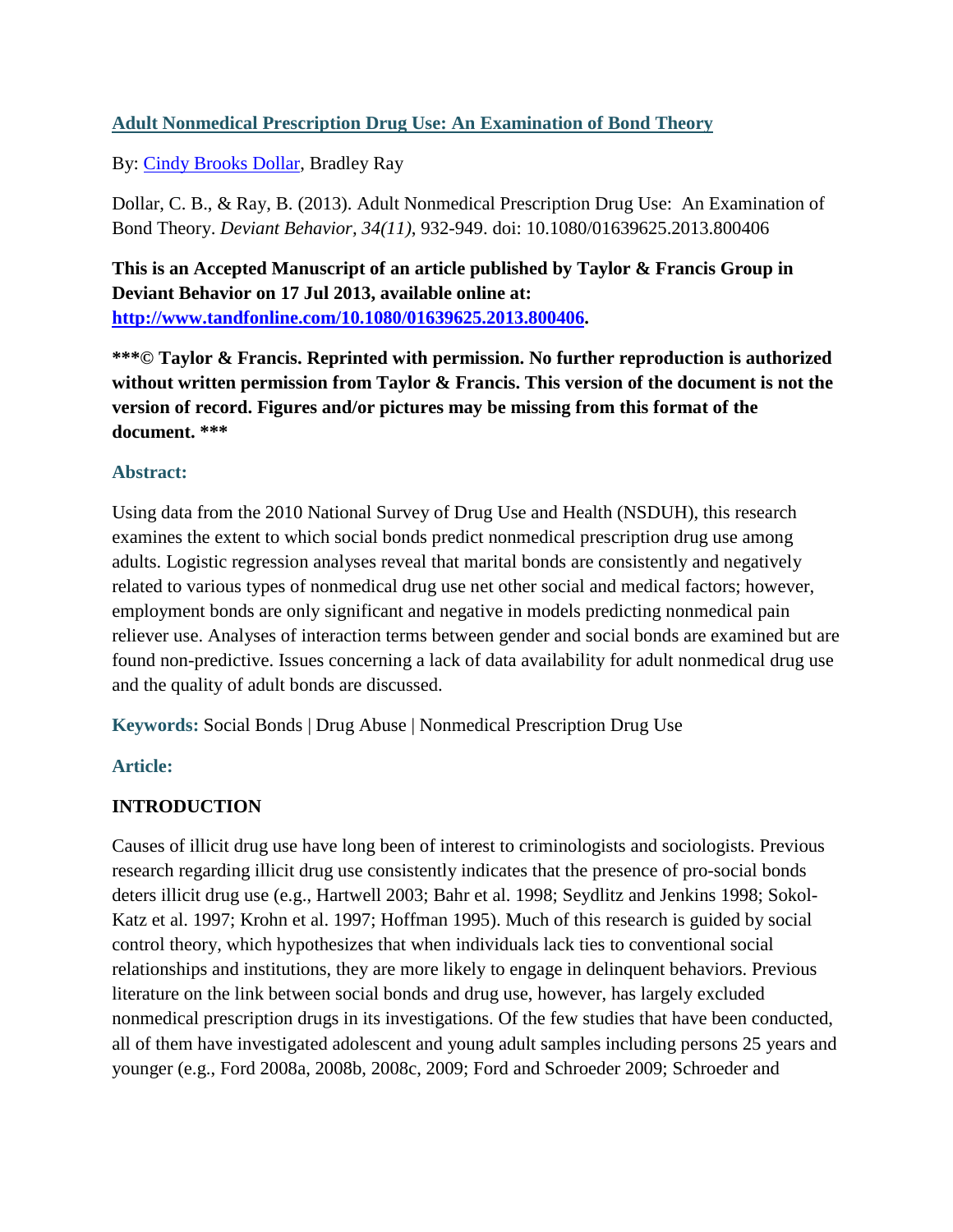Ford 2012). Such limited samples obstruct our knowledge about use patterns of adults, who are often the users of these drugs.

Nonmedical prescription drug use refers to the use of prescription medications, without a prescription, for the purposes of experiencing or feeling the effects of the drug. This includes taking prescription drugs other than in the manner or for the reasons prescribed, or taking a medication that was prescribed to another person (UNODC 2011). There is growing public health concern over the potential misuse of prescription drugs. The rate of nonmedical prescription drug use increased by 94% from 1992 to 2003 (CASA 2005), and prescription drugs are now being more widely misused than any specific illicit drug, excluding marijuana (Johnston et al. 2005). Prescription drugs have replaced cocaine and heroin as the leading cause of fatal drug overdoses (Bohnert et al. 2010; Paulozzi and Xi 2008) and now account for more than half a million emergency room visits a year (DAWN 2010).

Criminologists and sociologists have only recently started to examine the causes of nonmedical prescription drug use, but have focused largely on explaining use patterns among adolescents (Ford 2008a, 2008b, 2008c, 2009; Ford and Schroeder 2009; Hall et al. 2010; Havens et al. 2011; McCabe and Teter 2007; Peralta and Steele 2010; Schroeder and Ford 2012; Seaman and Zullig 2011). While rates of nonmedical prescription drug use are higher among adolescents, recent research suggests that older adults and females are prevalent users (Compton and Volkow 2006; Han et al. 2009; McCauley et al. 2009; SAMHSA 2003; Simoni-Wastila et al. 2004).

In this research we use social control theory to examine nonmedical prescription drug use. The social control perspective assumes that all individuals are equally enticed to commit deviance but that the presence of conventional social bonds restrains these behaviors (Hirschi 1969). While the theory was originally formulated to explain juvenile delinquency, Sampson and Laub's (1990,1993) seminal work on age-graded informal social control extends the bond–criminality hypothesis, arguing that social bonds remain important throughout the life-course. Thus, social control theory is ideal for examining nonmedical prescription drug use among adults and predicts that pro-social bonds during adulthood should reduce the likelihood of using these substances.

### **LITERATURE REVIEW**

### **Social Bonds and Drug Abuse**

Social control theories posit that the presence of conventional social bonds restrains deviant behaviors. Hirschi's (1969) formulation of social control theory has garnered a great deal of attention in the criminological literature. He hypothesized that deviance is constrained by four mutually reinforcing elements: attachment to others, commitment to and belief in conventional institutions, and involvement with conventional activities. In other words, bonds establish ties to individuals and institutions, which discourage delinquency as delinquent acts are perceived to jeopardize desired relationships or aspirations. Hirschi's original formulation of the theory focused on explaining juvenile delinquency. As such, he emphasized the importance of parent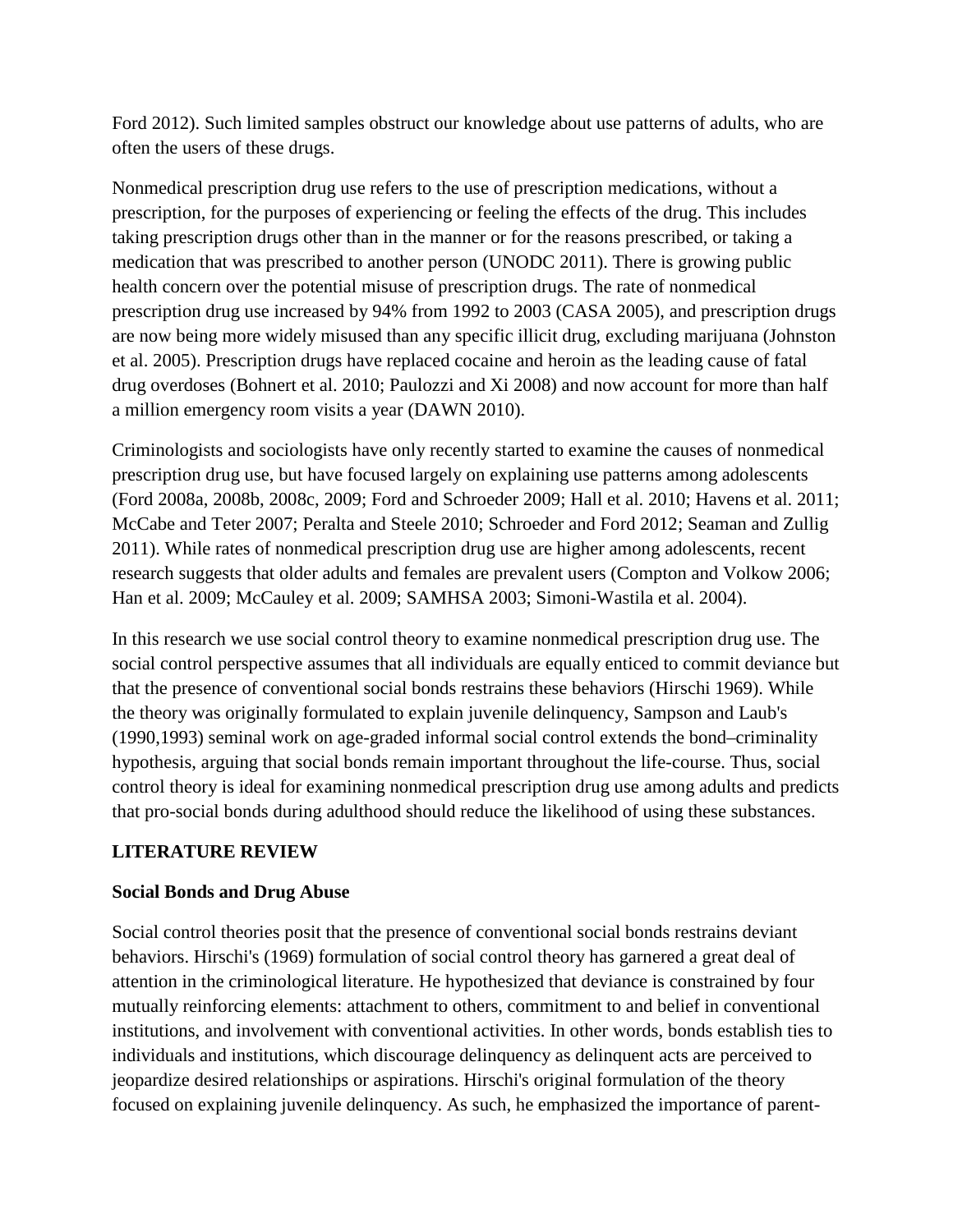child and teacher-student bonds. However, Sampson and Laub's (1993; Laub and Sampson 2003) work on age-graded informal social control has extended the bond–criminality hypothesis by arguing that social bonds remain important throughout the life-course. Positing that the benefits of social bonds accumulate over time, Sampson and Laub (1993) theorize that adult situational arrangements, such as marriage and job stability, increase an individual's resistance to delinquent behaviors. Empirical investigations of informal age-graded theory focuses nearly exclusively on predicting *desistance* from delinquency (Laub and Sampson 2003; Sampson and Laub 1990, 1993; Sampson et al. 2006); however, their work provides important elaborations about the importance of social bonds throughout adulthood.

Unlike many types of deviant behavior, drug use often continues through adolescence (Akers and Lee 1999). Studies investigating the relationship between adult social bonds and delinquent activity have consistently found that—like childhood bonds—adult bonds deter illicit substance use (e.g., Hoffman 1995; Yamaguchi and Kandel 1985). Duncan and colleagues (2006) found that marriage, in particular, decreases participation in binge drinking and illicit marijuana use, especially among men. However, other studies suggest that the relationship may be more complicated than previously suggested.

Research by Giordano and her colleagues indicates that the relationship between bonds and crime should emphasize the role of agency and the "cognitive transformations" that offenders undergo before they desist (e.g., Giordano et al. 2002, 2003). They argue that the bonds of marriage and employment are not simply "turning points"—as Sampson and Laub (1993) suggest—but that individuals are more or less likely to see these bonds as attractive opportunities for change and to take advantage of them.  $\frac{1}{1}$  Focusing specifically on desistance of illicit drug use, Thompson and Petrovic (2009) investigated how the presence and quality of adult social attachments may differ among males and females. They found that being married reduced men's drug use behaviors but did not reduce women's drug use behaviors. This finding illustrates important gender differences between adult social bonds and drug use.

### **Nonmedical Prescription Drug Use: Adult and Female User Patterns**

While use of some illicit drugs, such as cocaine, decreased throughout the early 2000s, the use of nonmedical prescription drugs substantially increased (SAMHSA 2010).<sup>2</sup> With the exception of cannabis, prescription drugs are the most widely misused drug category (Johnston et al. 2005). In 2010, the National Survey on Drug Use and Health (NSDUH) reported that approximately 7 million people had used prescription drugs for nonmedical purposes in the past month (SAMHSA 2010). With the exception of the work done by Ford and colleagues (e.g., Ford 2009, 2008c; Ford and Arrastia 2008; Ford and Schroeder 2009; Schroeder and Ford 2012), research on nonmedical prescription drug use has been atheoretical and has focused largely on identifying demographic patterns of users.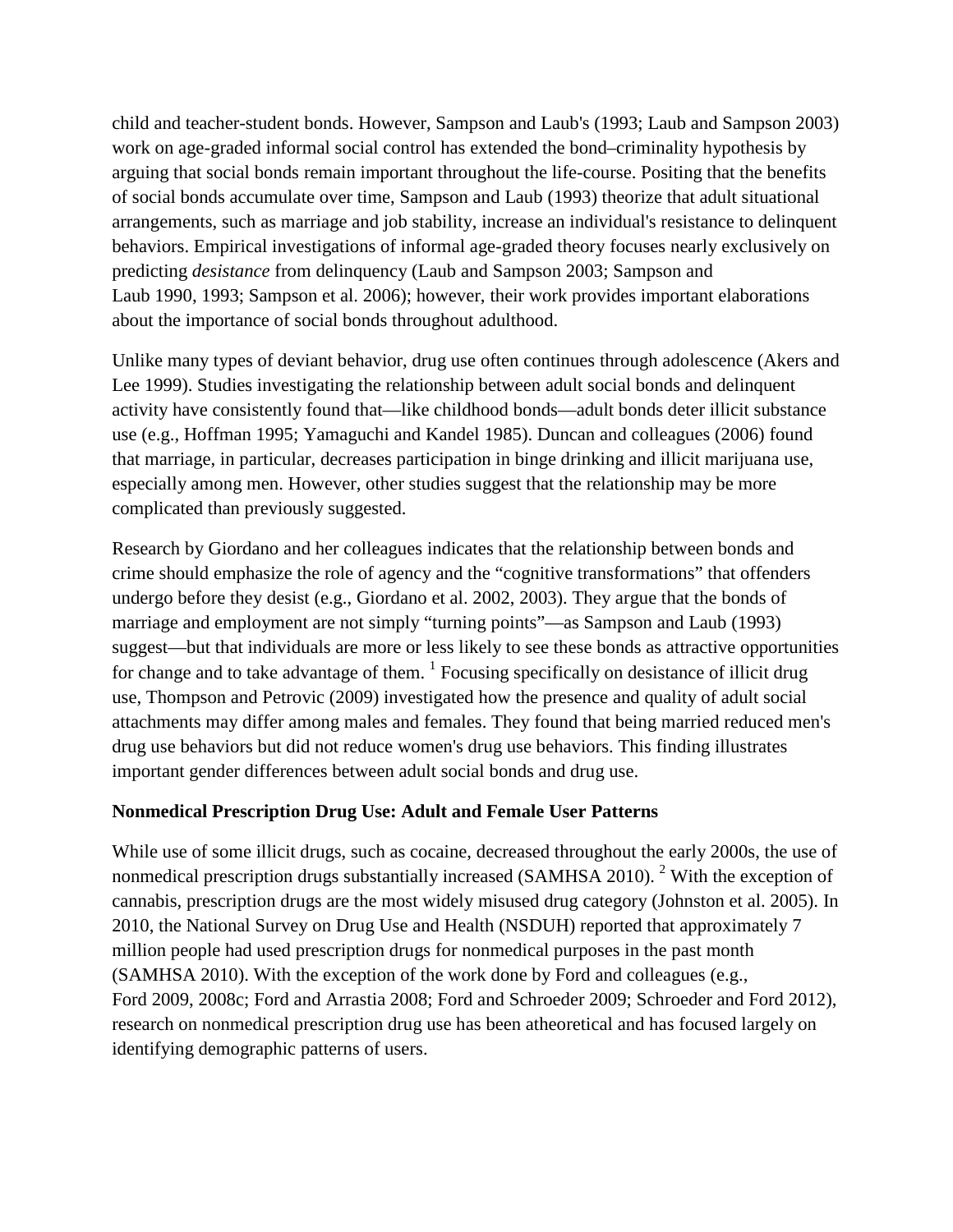These descriptive studies show that in the past two decades the proportion of adolescents (ages 12–17) using prescription drugs nonmedically was higher than that of adults (ages 18 and older); however, recent trends show this gap is narrowing. In particular, the prevalence of nonmedical prescription drug use among older adults and women is increasing.<sup>3</sup> In fact, since 2009 adolescent use has been decreasing, while the percentages of the adult populations—particularly those in their early 30s—have been increasing (SAMHSA 2010).

It is likely that the ages of nonmedical prescription drug users will continue to rise as users age through their lifecourse. Treatment Episode Data (TEDS) show that older adult users (55 years of age and older) report beginning illegal substance use prior to age 30 (Arndt et al. 2002). When looking at nonmedical prescription drugs, this pattern holds with estimates suggesting that 72% of adults initially report using nonmedical drugs prior to age 30 (Han et al. 2009). <sup>4</sup> From 1980 to 2007, the U.S. population under 18 years fell from 28 to 25%, while the number aged 45 to 64 increased from 20–25% (UNODC 2011). Colliver and colleagues (2006) estimate that the number of nonmedical prescription drug users aged 50 and older is expected to double—from 911,000 to 2.7 million—by 2020 (also see Compton and Volkow 2006). Since adult nonmedical prescription drug use is expected to become a greater public health concern, it is important to gain an understanding as to what factors are associated with misuse.

Women also represent an at-risk group for nonmedical prescription drug use. In fact, among 12– 17-year-olds, women exceed males in all types of nonmedical prescription drugs (i.e., pain relievers, tranquilizers, and stimulants). Unlike males, however, adult females who use nonmedical prescription drugs are rarely poly-substances users meaning that users rely solely on the misuse of prescription drugs (CASA 2005). To study this pattern, Simoni-Wastila and colleagues (2004) examined data from the 1991 National Household Survey on Drug Abuse. The authors found that women are 43% more likely to use nonmedical prescription drugs net of health status, demographics, and daily alcohol and illicit drug use. They suggest that potential risk factors for nonmedical prescription drug use are being female, unmarried, aged over 34, Caucasian, completing high school, having poor health, and drinking alcohol daily (Simoni-Wastila et al. 2004). Other research suggests that women's use of nonmedical drugs might be the result of an increased likelihood to suffer from post-traumatic stress as the result of past trauma (McCauley et al. 2009) or because women are more likely to have been prescribed drugs with the potential of abuse, such as painkillers and minor tranquilizers (Hohmann 1989; Simoni-Wastila 1998).

Despite the prevalence of nonmedical use among adults, criminological research has focused exclusively on adolescent use (e.g., Ford 2008a, 2008b, 2008c, 2009; Ford and Schroeder 2009; Hall et al. 2010; Schroeder and Ford 2012). To date, no studies have used criminological theory to examine nonmedical prescription drug use among adults. Given the increasing use patterns and the demographics of users, further investigation of prescription drug misuse is warranted. Using data collected from the 2010 National Survey on Drug Use and Health (NSDUH), the present article investigates how adult social bonds predict nonmedical prescription drug use.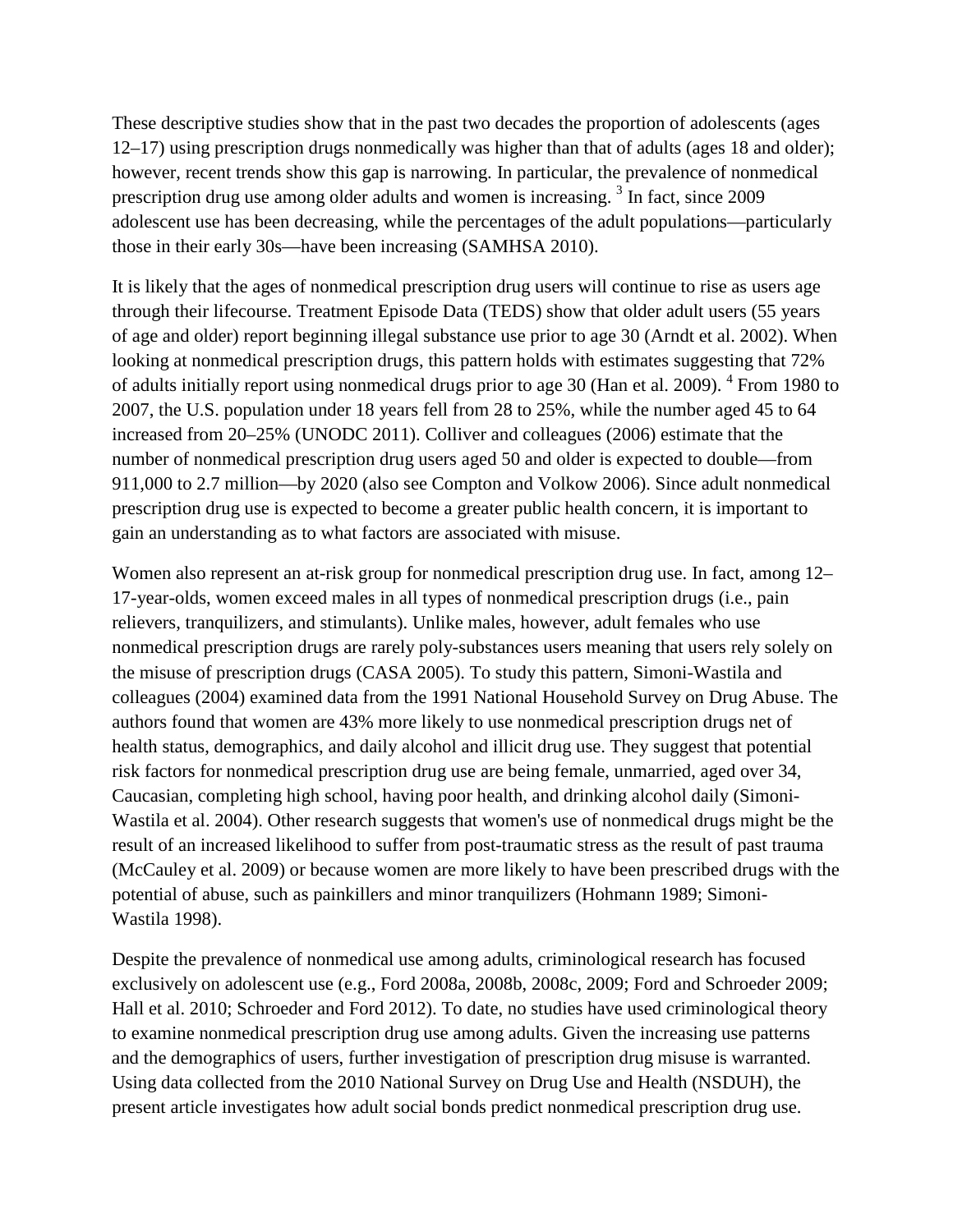Moreover, because research indicates that social bonds may operate differently for males and females (Thompson and Petrovic 2009), the present analysis examines whether the relationship between adult social bonds and non-prescribed prescription drug use is contingent on gender.

### **METHOD AND DATA**

### **Sample**

The analysis uses data from the 2010 NSDUH. NSDUH provides the most comprehensive data regarding prevalence and correlates of drug use as well as demographic information including respondents' age, gender, race, ethnicity, health status, marital status, and job status. Respondents are asked about lifetime use, annual use, and monthly use of marijuana, cocaine, crack, hallucinogens, heroin, inhalants, alcohol, tobacco, and nonmedical use of prescription drugs, including pain relievers, tranquilizers, stimulants, and sedatives.

Using a multistage stratified probability sample for all 50 states and the District of Columbia, NSDUH collects information from non-institutionalized civilian members of U.S. households, who are aged 12 and older. Since the present analysis is interested in investigating the nonmedical use of prescription drugs among adults, we select only those respondents who report being 18 years and older ( $n = 38,067$ ). <sup>5</sup> It is important to note that NSDUH is designed to collect drug use data from an approximately equal number of persons in two distinct adult groups: young adults (defined as ages 18 to 25) and other adults (defined as 26 years and older). In an effort to gather information across a variety of age ranges, the sampling allocation process targets four adult age-group strata: 18 to 25 years of age, 26 to 34 years of age, 35 to 49 years of age, and 50 years and older. NSDUH conducts sample weighting at the person and household level. Each weight component accounts for an adjustment for non-response and an adjustment for sampling coverage. Thus, although age-group strata are sampled at different rates with young adults being oversampled, NSDUH's sampling strategies are designed to produce a sample that is generalizable to the noninstitutionalized U.S. population. (For a full description of NSDUH's sampling and selection procedures, see the 2010 NSDUH Data Collection Final Report and 2010 NSDUH Public Use File Codebook.)

# **Measures**

# **Nonmedical Drug Use**

We use nonmedical prescription drug use in the past year as our dependent variable. NSDUH defines nonmedical prescription drug use as taking a prescription drug that was not prescribed or taking the drug only for the experience or feeling it caused. The prescription drug types contained in this analysis include pain relievers (OxyContin, Darvocet, Percocet, Vicodin, codeine, Dilaudid, Methadone, morphine, Stadol), tranquilizers (Klonopin, Xanax, Valium, Flexeril, Soma), stimulants (methamphetamine, amphetamine, Dexedrine, Ritalin, Adderall), and sedatives (Ambien, Restoril, Halcion). <sup>6</sup> After defining nonmedical prescription drug use, the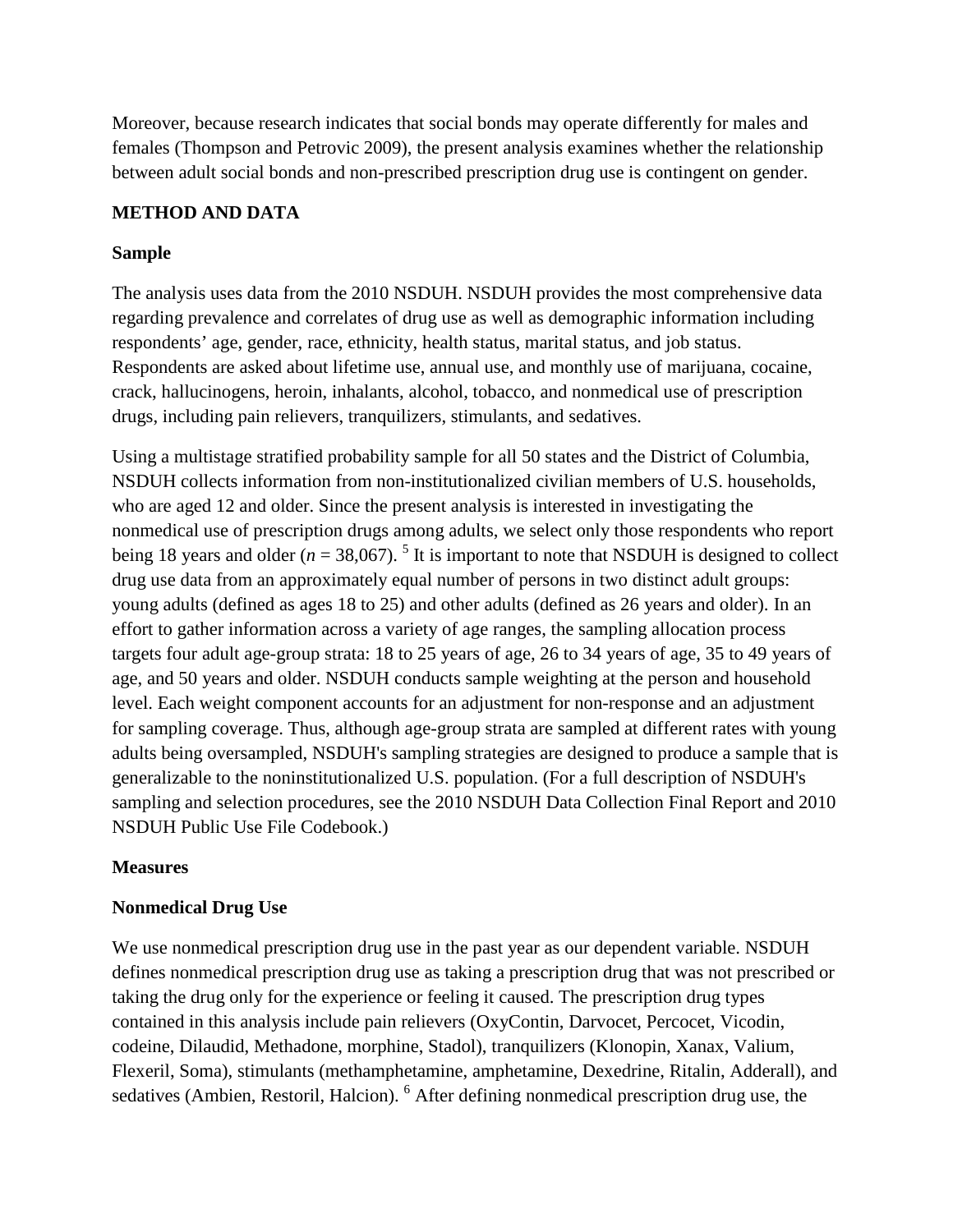respondent was asked a series of questions about their nonmedical use of various prescription drugs. Probes designed to identify nonmedical use of any prescription drug were also included in order to identify respondents who took prescription drugs nonmedically even if there were unsure of the particular brand, type or classification of drug.

Because we are interested in prevalence, rather than frequency, of use, we assessed dichotomous measures of past-year nonmedical prescription drug use  $(0 = no$  use; 1 = reported use). Below, we report our analyses of total or overall nonmedical prescription drug use within the past year; however, relying only on total use patterns may mask variation across drug types. Blazer and Wu (2009) concluded that opiates were most likely to be used nonmedically by older adults, followed by tranquilizers, stimulants, and sedatives. To account for potential variations across drug type and reveal any substantively important differences among the drug categories, we examine and report use patterns separately for each drug classification type (i.e., pain reliever, tranquilizer, stimulant, and sedative).

#### **Adult Social Bonds**

The dataset contains information on two types of relevant adult social bonds: marital and employment bonds. Prior research has recognized marriage as an important determinant of adult drug use (Duncan et al. 2006; Yamaguchi and Kandel 1985; West1982; Osborn and West 1979). Although there is some indication that marital satisfaction and parental status may be important determinants of drug use (Haynie et al. 2005; Lui and Kaplan 2001; Daly 1994; Sampson and Laub 1993; Yamaguchi and Kandel1985), the present data do not contain this information. The present analysis measures marital status dichotomously  $(1 =$  currently married,  $0 =$  not currently married). Respondents who report not being currently married, include those who reported being widowed, separated, divorced, and never married.

Employment status (Sampson and Laub 1993) and the number of hours worked per week (Thompson and Petrovic 2009) are commonly used as indicators of adult work bonds. These measurements serve as an appropriate assessment of two social bond components: the level of attachment an individual has to her or his employment and the time committed to conventional activities. We examined two measures of employment status. One measure asks respondents to report employment status by indicating whether they were employed full-time, part-time, or unemployed during the past year. From this item, we also computed a dichotomous employed/unemployed item. Our analysis revealed no significant differences between the models; therefore, we report the findings for the dichotomous employed (1) and unemployed (0) respondents below.

### **Controls**

Additional variables, including respondents' gender, race, age, other drug use, mental health status, and overall health status, are included as controls in the present analysis. With the exception of age, which is measured categorically, each control variable is measured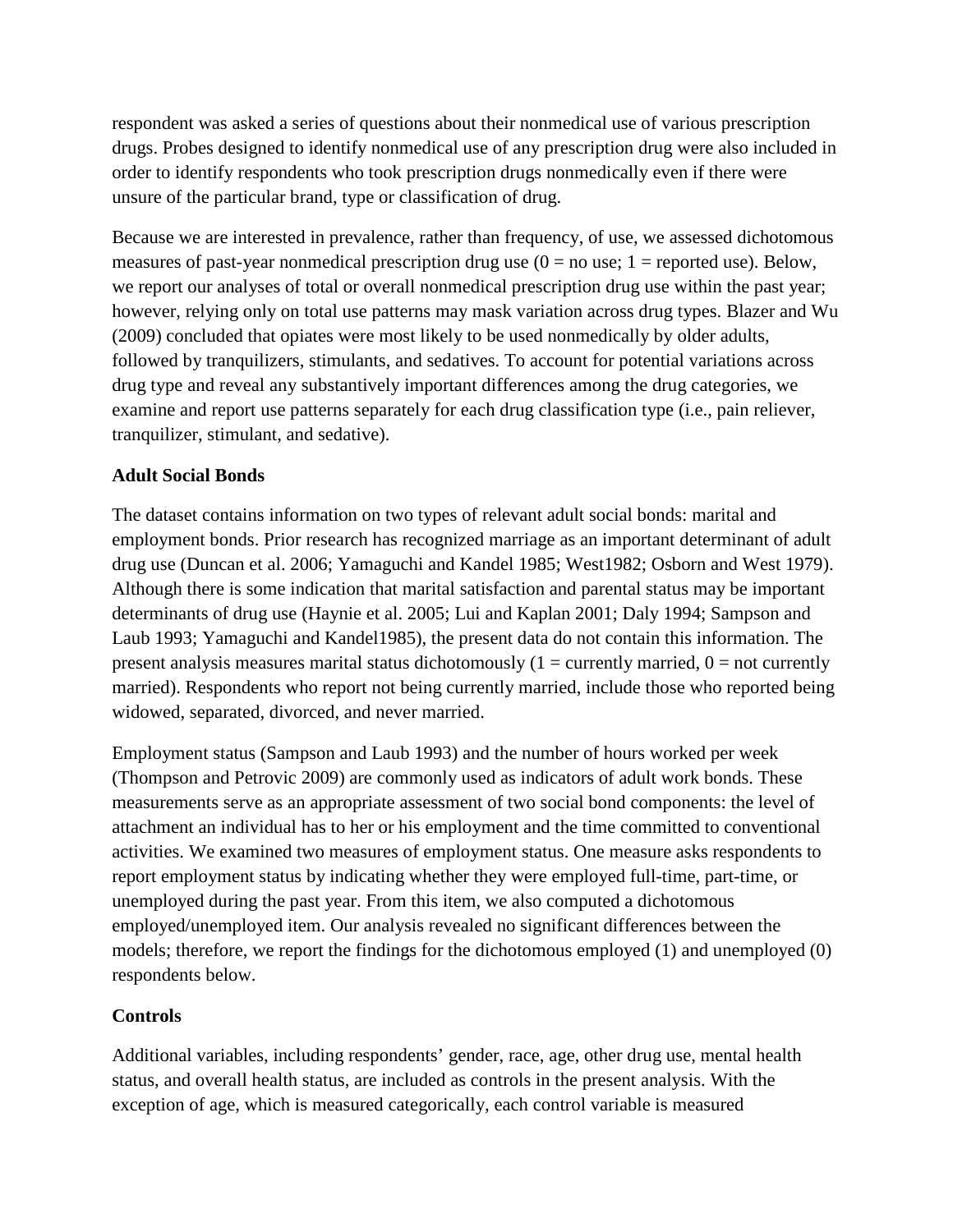dichotomously. Demographic variables are included based on prior empirical research. The present analysis examines the main and interaction effects of the respondent's sex and direct effects of age, race, and ethnicity.

Prior research indicates differences in male and female drug use patterns as well as a gendered effect of social bonds that finds males and females' bonds may differentially influence delinquent outcomes, including illicit substance use (Duncan et al. 2006; Simoni-Wastila et al. 2004; Thompson and Petrovic 2009). To examine these direct and interaction effects, we create a dummy-scored measure of the respondent's sex  $(1 =$  Female). Although social control theory does not directly hypothesize a race or ethnicity effect on delinquency, recent research has suggested that race-ethnicity and social bonds may be related (Ellickson et al.1999; Wallace 1998). Further, Harrell and Broman (2009) found that the correlates of prescription drug misuse differed among whites, blacks, and Hispanics. We operationalize race and ethnicity using a series of dummy variables, including non-Hispanic whites, non-Hispanic blacks, non-Hispanic other race, and Hispanic. The category of "non-Hispanic other race" includes non-Hispanic Native Americans, Alaskan Natives, Native Hawaiians, other Pacific Islanders, Asians, and biracial respondents. Whites are included as the reference category.

Research on drug desistance indicates that age is an important factor in determining drug use patterns (Laub and Sampson 2003; Sampson and Laub 1990, 1993; Sampson et al. 2006). The NSDUH's dataset does not include information about the respondents' actual age or date of birth. Rather, they provide several edited age variables, which categorize respondent's age in as few as 2 and up to 17 categories. To remain consistent with the age-group strata used in the sampling allocation process, we measure age using a series of dummy variables for the following age categories: 18–25 years, 26–34 years, 35–49 years, and 50 years of age or older. Given our interest in adult prescription drug misuse and the previous research on nonmedical drug use of persons 25 years and younger (e.g., Ford 2009; Ford and Schroeder 2009), we use the 18–25 age group as the reference category.

Prior research indicates that other types of substance use, mental health status, and overall health status may be related to current non-prescribed prescription drug use (e.g., Drake et al. 1998, 2007; Herman-Stahl et al. 2007; Iguchi et al. 1993; McCabe et al. 2006; Simoni-Wastila et al. 2004). Thus, we control for these factors. We computed a dichotomous measure of other illicit substances by combining the respondents' reported use of cocaine, heroin, hallucinogens, and inhalants within the past year. Consistent with prior research (Thompson and Petrovic 2009; Maume et al. 2005), we excluded marijuana use; however, supplemental analyses revealed that including marijuana use in the index did not significantly change the substantive findings. Further, since research had previously demonstrated that overuse of alcohol may be related to nonmedical drug use (Simoni-Wastila et al. 2004), we created an alternative index of other illicit substances that included heavy alcohol consumption defined as drinking five or more drinks at a single sitting or within a couple of hours in the past 30 days. Again, analyses revealed that including this indicator in the index did not significantly change the substantive findings.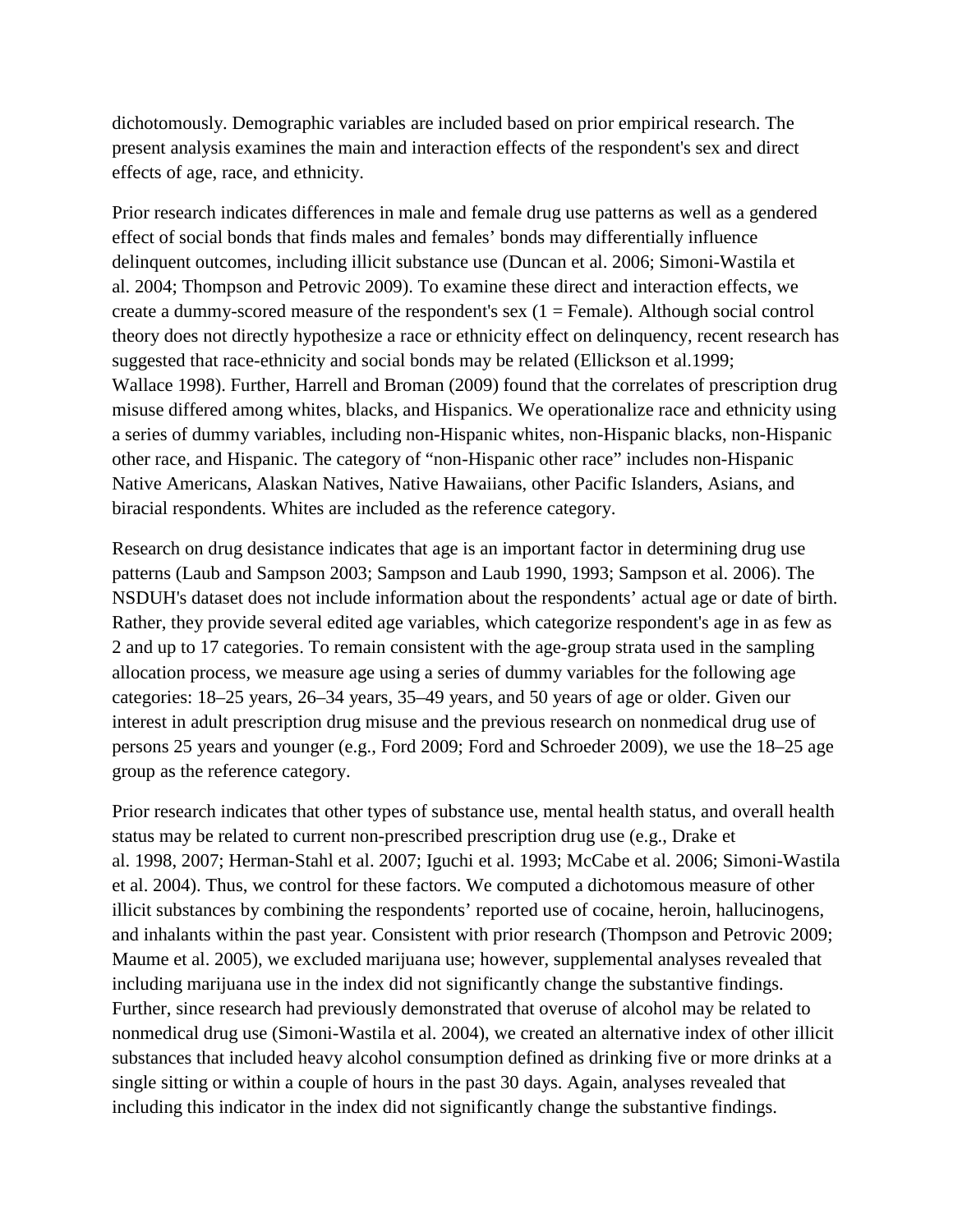We examined mental health in two ways. Our first measure of mental health status was informed by two survey response items. Respondents reported whether they had received (1) in-patient or (2) out-patient mental health treatment in the last 12 months that was unrelated to alcohol or drug use. Using these two items, we calculated a dummy variable that was coded 1 if a respondent reported receiving in- or out-patient mental health treatment in the past year, and 0 if the respondent reported no such treatment. Our second measure of mental health status included three items wherein respondents were asked whether or not they had experienced depression, counseling, and/or mental health treatment in the past year. Factor analysis revealed that these three items formed a single factor (eigenvalue 1.5). Our analysis reveals no significant differences between these measures; therefore, we report results using the dummy-coded measure below.

Finally, we compute a dichotomous measure of overall health status using a single response item. Respondents report their overall health status using a five-category response. We combined the first three response options (excellent, very good, and good) into a single "good" response, and the last two original responses (fair and poor) into a "fair/poor" response. Overall health was dummy-scored 1 if the respondent reported good health.

# **ANALYTIC STRATEGY**

We use logistic regression to model past-year nonmedical prescription drug use. In order to separately assess the direct effect of the control variables, direct effects of each social bond measure and the interaction effects of gendered bonds on nonmedical drug use, we conduct a series of stepwise regression analysis. Below, we report our findings for total nonmedical use as well as nonmedical pain reliever, tranquilizer, stimulant and sedative use. We present our results by first discussing the effects of our control variables on nonmedical drug use. We then review the direct effects of marital and employment bonds on each form of nonmedical drug use before turning our attention to the analysis of gendered bonds (interaction models).

# **RESULTS**

Table 1 presents descriptive statistics of our total adult sample (*N* = 38,067). The percentage of males and females is nearly equal with females comprising 53% of the sample. Approximately 63% of the respondents are non-Hispanic whites. Because NSDUH's dataset does not include the respondent's actual age in years, we are unable to calculate a true mean of respondent's age; however, the available data suggest that the *midpoint* age is approximately 25 years. Thirty-five percent of the adult respondents report being currently married (*n* = 13,512), and nearly 67% are employed at least part time  $(n = 25,389)$ .

Table 1 Descriptive Statistics for all Variables ( $N = 38,067$ )

| <b>Variable</b> | Mean $\vert$ SD | Range |
|-----------------|-----------------|-------|
|                 |                 |       |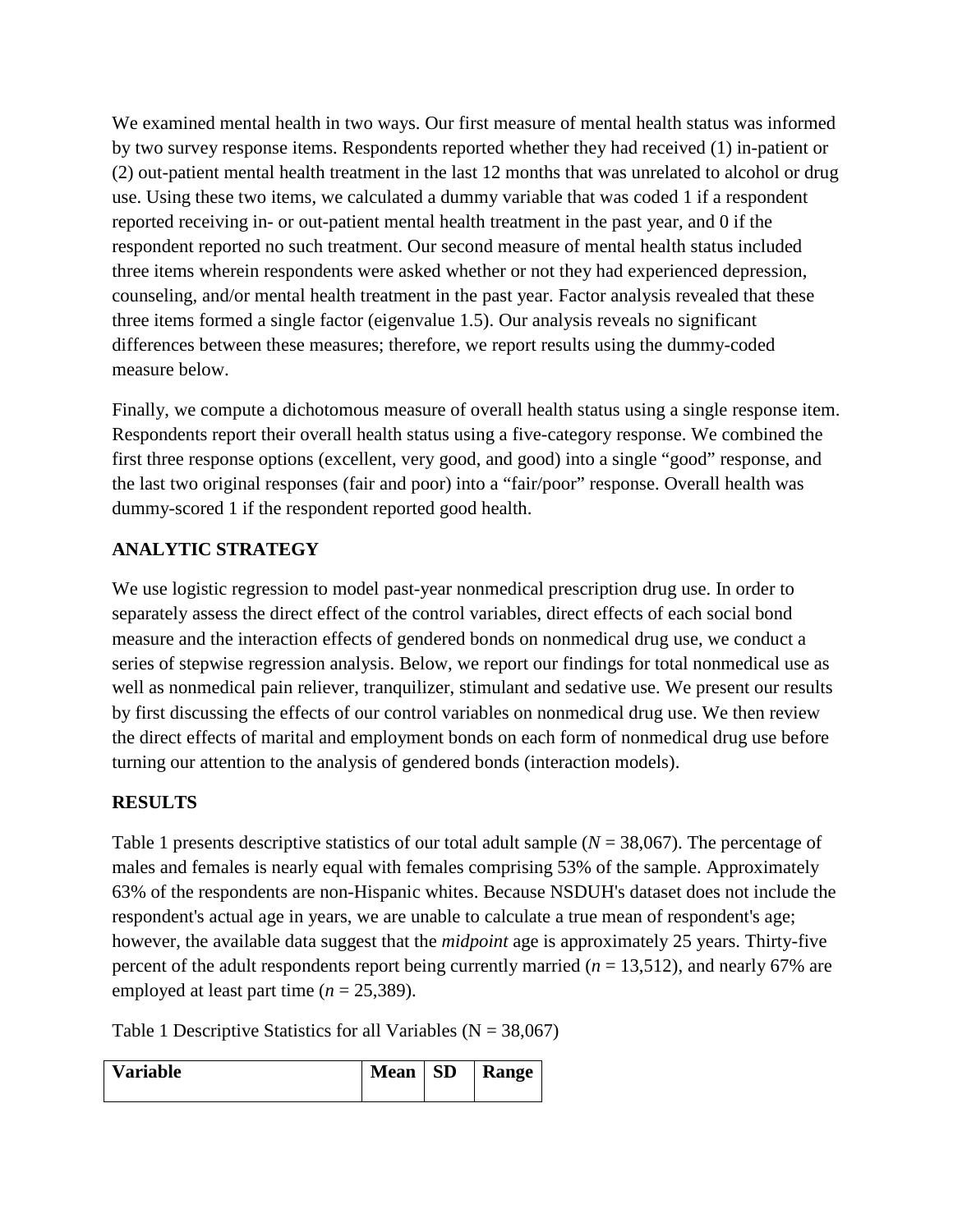| Female                          | .53                | .49  | $0 - 1$   |
|---------------------------------|--------------------|------|-----------|
| White                           | .63                | .48  | $0 - 1$   |
| <b>Black</b>                    | .12                | .32  | $0 - 1$   |
| Hispanic                        | .16                | .36  | $0 - 1$   |
| <b>Other Race</b>               | .09                | .28  | $0 - 1$   |
| Age                             | $25^{\frac{1}{5}}$ | 2.94 | $18 - 65$ |
| Other Drug Use (Yes)            | .07                | .24  | $0 - 1$   |
| Treated for Mental Health (Yes) | .08                | .29  | $0 - 1$   |
| Overall Health (Good)           | .90                | .29  | $0 - 1$   |
| Marital Bond (Married)          | .35                | .47  | $0 - 1$   |
| Work Bond (Employed)            | .67                | .47  | $0 - 1$   |
| <b>General Nonmedical Use</b>   | .102               | .30  | $0 - 1$   |
| Pain Reliever Use               | .082               | .27  | $0 - 1$   |
| <b>Tranquilizer Use</b>         | .038               | .18  | $0 - 1$   |
| <b>Stimulant Use</b>            | .023               | .14  | $0 - 1$   |
| <b>Sedative Use</b>             | .004               | .06  | $0 - 1$   |

The mean for dichotomous measures can be interpreted as a percentage. ±NSDUH does not include the respondent's actual age in years, so we are unable to calculate a mean of respondent's age. The available data suggest that this is the approximate median of age.

Over 10% of respondents report using prescription drugs nonmedically in the past year  $(n = 3,898)$ . In examining use distribution by drug type, we find that over 8% of respondents report using pain relievers ( $n = 3,103$ ), about 4% reported using tranquilizers ( $n = 1,402$ ), 2% reporting using stimulants ( $n = 812$ ), and only 0.4% of respondents reporting using sedatives nonmedically  $(n = 151)$ .

Additionally, consistent with prior studies (Simoni-Wastila et al. 2004), our data indicate that males who report nonmedical prescription drug use are nearly twice as likely to be polydrug users. Our data indicate that approximately 60% of males who use prescription drugs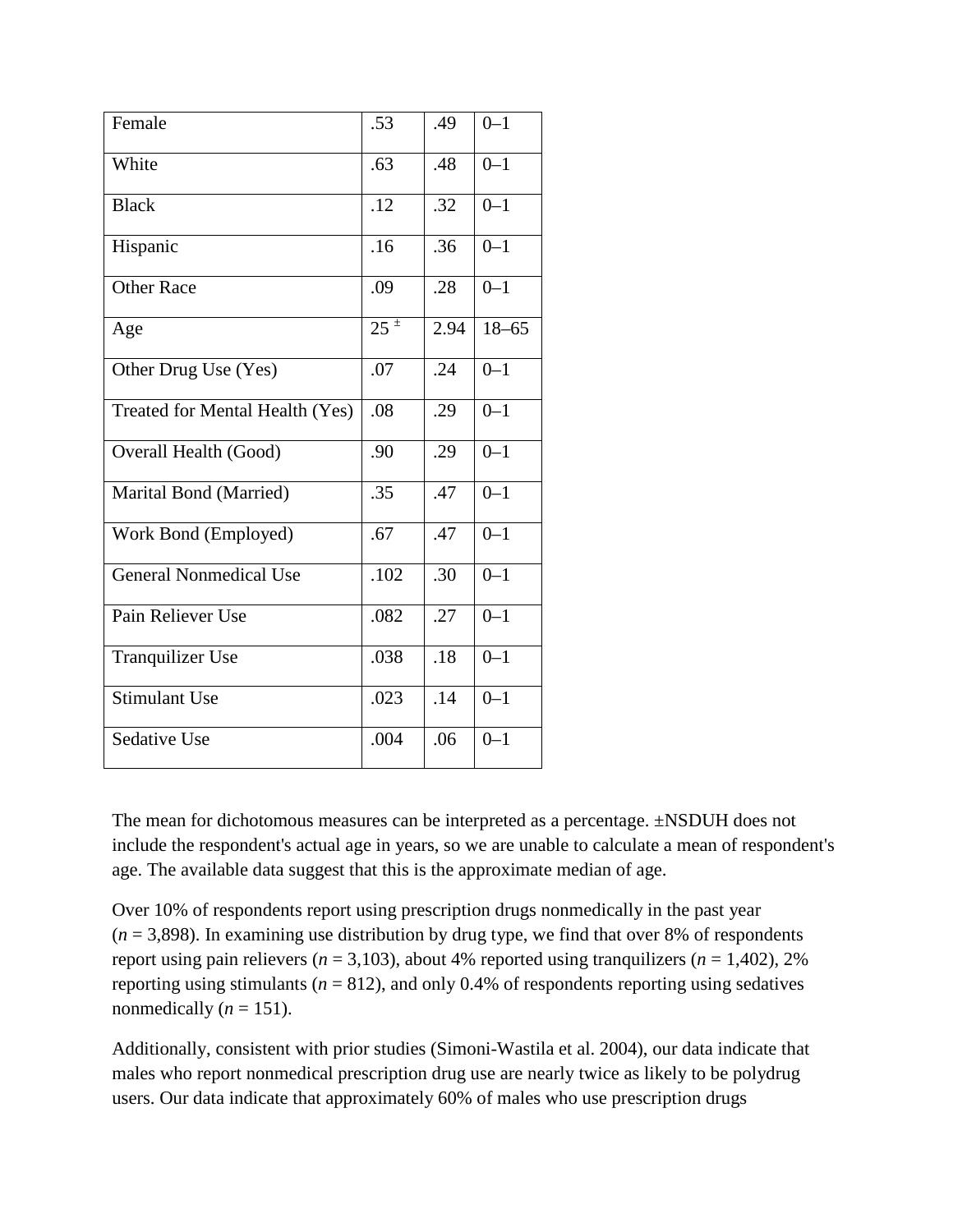nonmedically report using other illicit drugs as well, whereas only 41% of females report such polydrug use. This nearly 20% percentage point difference is statistically significant  $(\chi^2 = 50.94, p > .05$ , results not shown).

### **Regressions**

Table 2 illustrates the results of our logistic regression analysis. Below we report the results for each model, which examine patterns of total nonmedical use and nonmedical pain reliever, tranquilizer, stimulant, and sedative use. The models indicate that several variables are statistically significant predictors of non-prescribed prescription drug use; however, predictors vary slightly by drug type.

| <b>Variables</b>                          | <b>Total Use</b>    | Pain<br><b>Relievers</b> | <b>Tranquilizers</b> | <b>Stimulant</b>          | <b>Sedative</b>     |
|-------------------------------------------|---------------------|--------------------------|----------------------|---------------------------|---------------------|
| Controls                                  |                     |                          |                      |                           |                     |
| Female                                    | $-0.26$<br>[.96]    | $-.13*$ [.87]            | $.19*$ [1.21]        | $.26*$ [1.33]             | $-.35$ [.71]        |
| <b>Black</b>                              | $-.67*$<br>$[.50]$  | $-.54*$ [.59]            | $-.99*$ [.37]        | $-1.19*$<br>[.38]         | $-.58**$<br>$[.56]$ |
| Hispanic                                  | $-.58*$<br>$[.56]$  | $-.56*$ [.57]            | $-83*$ [.43]         | $-.67*$ [.51]             | $.00$ [1.00]        |
| Other Race-Ethnicity                      | $-.35*$<br>$[.70]$  | $-.31*$ [.73]            | $-54$ [.58]          | $-.28*$ [.76]             | $-.43$ [.65]        |
| Age 26-34                                 | $-.23*$<br>[.79]    | $-.25*$ [.78]            | $-.14$ [.87]         | $-.24$ <sup>*</sup> [.78] | $.15$ [1.16]        |
| Age 35-49                                 | $-.58*$<br>$[.56]$  | $-.66*$ [.52]            | $-0.29*$ [.75]       | $-.47*$ [.63]             | $.25$ [1.28]        |
| Age 50 and Older                          | $-1.51*$<br>$[.22]$ | $-1.65*$ [.19]           | $-1.24$ * [.29]      | $-2.27*$<br>$[.10]$       | $-.15$ [.86]        |
| Other Drug Use (Yes)                      | $2.36*$<br>[10.60]  | $2.28*$ [9.72]           | $2.54*$ [12.65]      | $2.45*$<br>[11.55]        | $2.18*$<br>[8.83]   |
| <b>Treated for Mental</b><br>Health (Yes) | $.61*$<br>[1.84]    | $.50*$ [1.65]            | $.66*$ [1.96]        | $.69*$ [1.99]             | $1.00*$<br>[2.73]   |

**Table 2** Nonmedical Prescription Drug Use Regressed on Control Variables and Social Bonds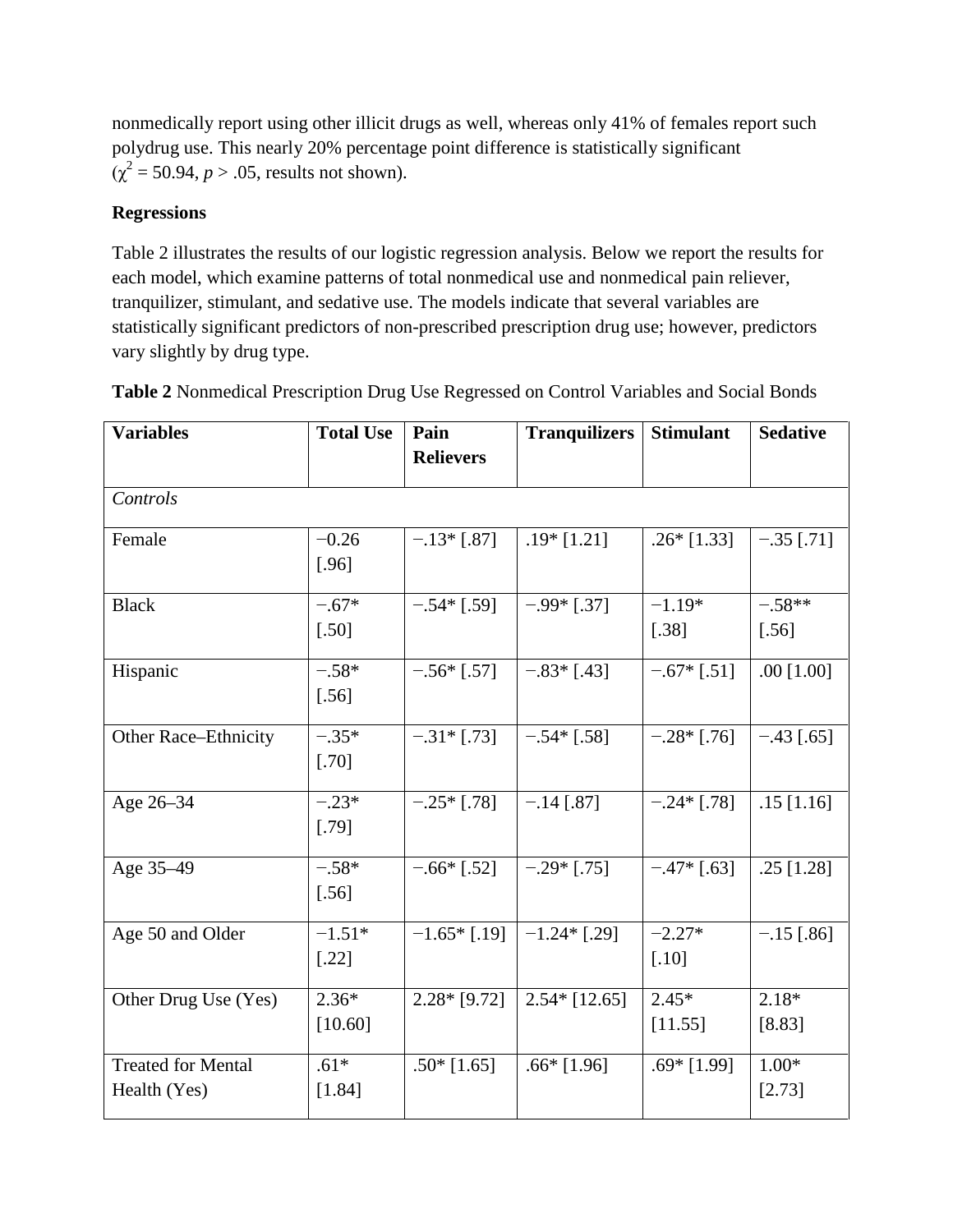| Health (Good)                                     | $-.30*$              | $-.39*$ [.68] | $-.10$ [.90]  | $-.17$ [.84]  | $-.36$ [.70] |
|---------------------------------------------------|----------------------|---------------|---------------|---------------|--------------|
|                                                   | [.74]                |               |               |               |              |
|                                                   |                      |               |               |               |              |
| Social Bonds                                      |                      |               |               |               |              |
| Married                                           | $-.44*$              | $-.37*$ [.69] | $-.22*$ [.80] | $-.79*$ [.45] | $-.59$ [.55] |
|                                                   | $\left[ .64 \right]$ |               |               |               |              |
| Employed                                          | $-.06$ [.94]         | $-.12*$ [.89] | $.00$ [.1.00] | $-.09$ [.92]  | $-.29$ [.75] |
| <b>Gendered Social Bonds (Interaction Models)</b> |                      |               |               |               |              |
| Female*Married                                    | $.01$ [1.01]         | $-.03$ [.96]  | $-.15$ [.85]  | $-.03$ [.97]  | $.51$ [1.66] |
| Female*Employ                                     | $-.02$ [.97]         | $.02$ [1.02]  | $-.00$ [.99]  | $-.26$ [.81]  | $.62$ [1.86] |

Table entries are unstandardized (metric) regression coefficients (odds ratio in brackets).  $***p** ≤ .05; ****p** ≤ .10.$ 

Models predicting overall or *total nonmedical drug use* (*n* = 3,886) indicate that race, ethnicity, age, other drug use, mental health status and overall health status are all significant predictors. Specifically, racial-ethnic minorities ( $OR = 0.50$ ,  $0.56$ ,  $0.70$ ) and older respondents (odds ratio  $[OR] = 0.79, 0.56, 0.22$  are less likely to report nonmedical prescription drug use than whites and younger (18–25 years of age) respondents. In addition, persons who use other drugs are substantially more likely to misuse prescription drugs. In fact, other drug use is the strongest predictor of non-prescribed drug use. Respondents who report using other drugs are about 11 times more likely to report misusing prescription drugs ( $OR = 10.60$ ). Finally, respondents receiving mental health treatment in the past year are nearly twice as likely to report nonmedical prescription drug use as respondents not receiving such care  $(OR = 1.84)$ , and those reporting good health are less likely to use prescription drugs nonmedically  $(OR = 0.74)$ .

Pain relievers are the most common drug misused in the population from which the data are drawn. In fact, of those persons reportedly using prescription drugs nonmedically in the past year, about 8% (*n* = 3,103) report using pain relievers. Models predicting *pain relievers* are similar to the general nonmedical use prediction model; however, the data suggest that when examining this specific drug type, females are significantly less likely to report nonmedical pain reliever use as compared to males. In fact, females are about 13% less likely than males to report using pain relievers nonmedically  $(OR = 0.87)$ .

The present data reveal that of those persons reportedly using prescription drugs nonmedically in the past year, 36% of respondents have misused *tranquilizers* and just over 21% have misused *stimulants* (*n* = 1,402 and 812, respectively). Findings related to nonmedical tranquilizer and stimulant use are largely consistent with those of pain relievers. The data reveal that persons of a minority race and ethnicity are less likely to misuse these drugs as compared to whites.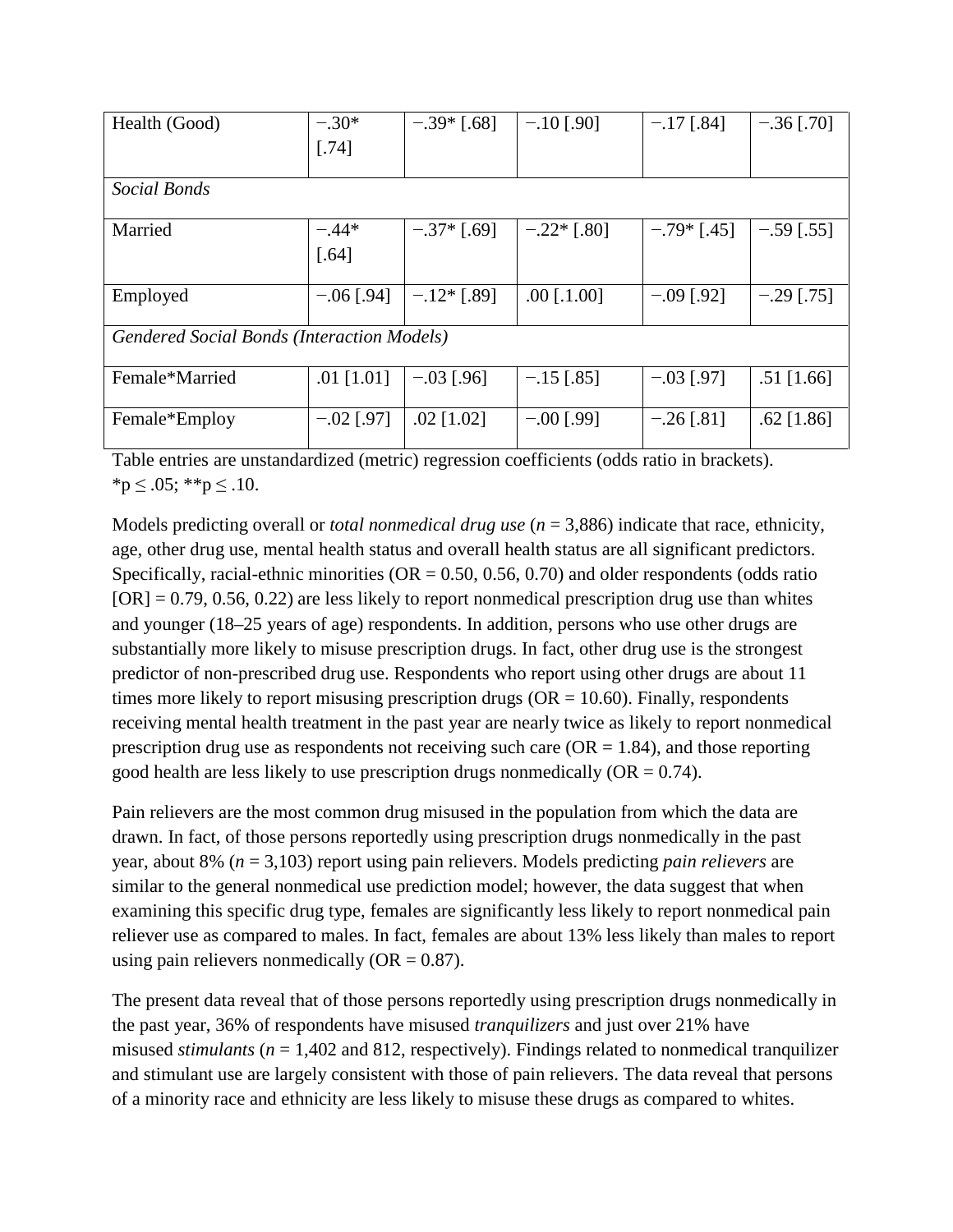Additionally, persons who have received mental health treatment and used other drugs illicitly continue to be more likely to misuse tranquilizers and stimulants than those who have not received such treatment or misused other drugs (see Column 3 and 4, Table [2\)](http://www.tandfonline.com/action/showPopup?citid=citart1&id=T0002&doi=10.1080/01639625.2013.800406). Also, in regards to stimulant misuse, all older age groups are less likely to report such use as compared with persons who are 18–25-year-olds. We do identify two notable differences, however, between these models and the pain reliever model. First, the data suggest that nonmedical tranquilizer use among 18–25- and 26–34-year-olds is not significantly different although all other age groups are less likely to report tranquilizer misuse than those who are  $18-25$  years old (OR = 0.75, 0.29). Second, while gender continues to be a significant predictor of nonmedical tranquilizer and stimulant models, the effect of gender changes directions. That is, females are *more* likely than males to report nonmedical use of tranquilizers and stimulants ( $OR = 1.21$ , 1.33, respectively). We address the shifting association of gender in our discussion.

Survey results indicate that less than 1% of persons reporting nonmedical use of prescription drugs use *sedatives* ( $n = 151$ ). In the models predicting nonmedical sedative use only mental health treatment and other drug use are significant and positive  $(OR = 8.83, 2.73, respectively)$ . The largely null results may be due to the rarity of reported use.

With the exception of sedatives, which is heavily skewed toward nonuse, all of the models find that marital status is a statistically significant predictor of non-prescribed prescription drug use in the theoretically predicted direction (Total use  $OR = 0.64$ ; Pain  $OR = 0.69$ , Tranquilizer  $OR = 0.80$ , Stimulant  $OR = 0.45$ ). However, employment bonds are only related to nonmedical prescription drug use in the pain reliever model. The data indicates that persons who are employed are about 12% less likely to report nonmedical use of pain relievers than unemployed persons (OR  $= 0.89$ ).

In addition to the main effect of social bonds on prescription drug misuse, we assessed the potential for gendered social bond effects on nonmedical drug use. Prior research predicting desistance of other types of illicit drug use has indicated that marital and employment bonds vary in their effect by gender (e.g., Thompson and Petrovic 2009). As stated above, the present data also indicate significant main gender effects although the direction of the effect varies by drug type. To examine conditional effects of gender, we computed a production term to measure the interaction between gender and marital status and gender and employment status. The results of our examination are presented at the bottom of Table 2. The data reveal that neither the interaction of gender and marital status nor the interaction of gender and employment status predicts nonmedical prescription drug use, net of other factors in the model.

### **DISCUSSION**

Prescription drug misuse is becoming increasingly prevalent. The present analysis contributes to research of nonmedical prescription drug use and extends the literature on social bonds and drug use. Even though previous research has indicated that various ties to conventional social bonds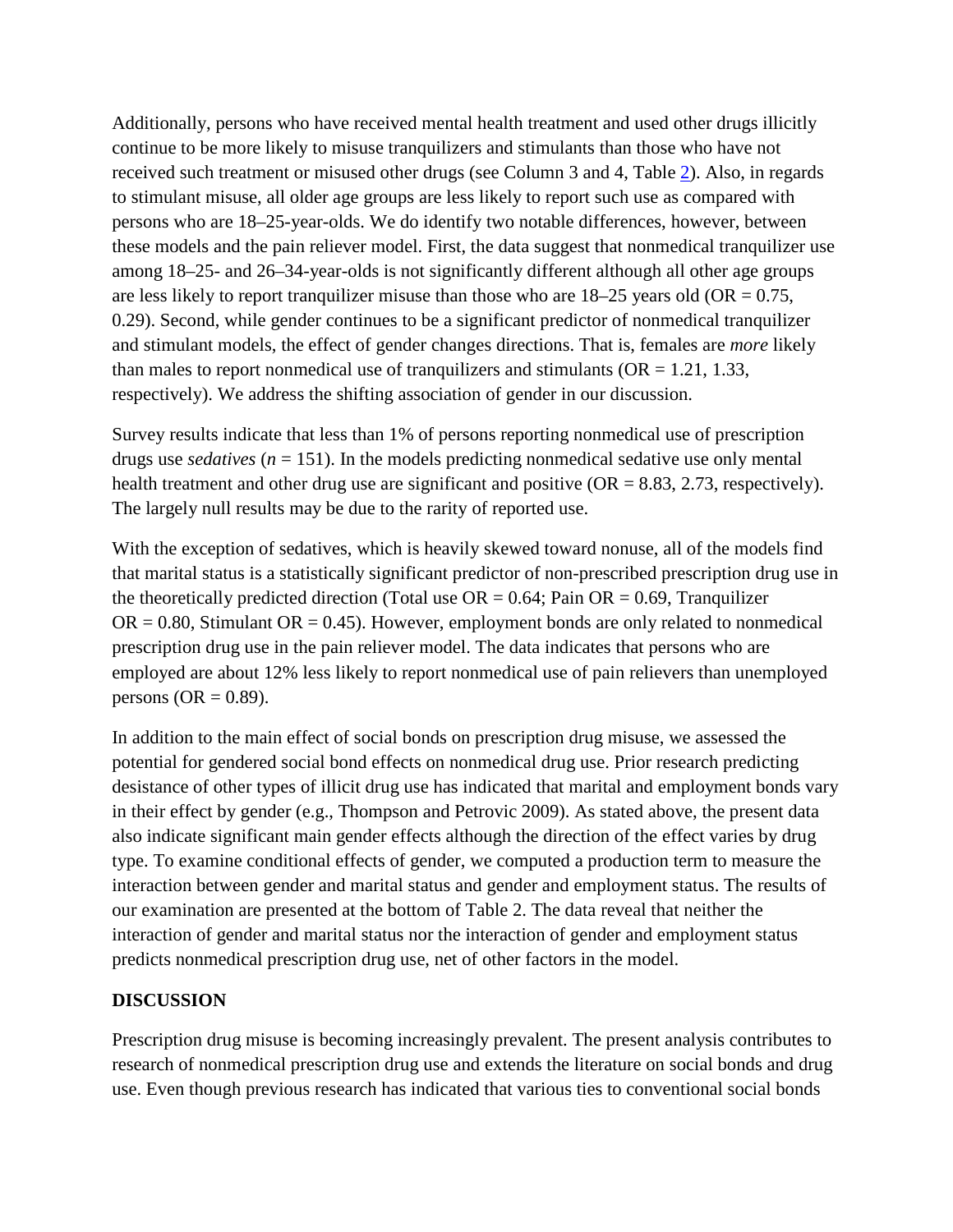deter illicit drug use, including adolescent nonmedical prescription drug use, our findings indicate some variation in the effect of adult social bonds on prescription drug misuse.

In support of age-graded informal social control, adult marital bonds—operationalized using a single marital status item—is a significant predictor of nonmedical drug use across all types of drugs except sedatives, net of other factors. We argue that the lack of results in the sedative models is likely due to the low numbers of users reporting such use, which makes it difficult for the model to predict patterns. The present analysis indicates that employment bonds are a weaker and less consistent predictor of nonmedical prescription drug use than marital bonds. This finding also implies that the *presence* of social bonds alone may be an insufficient explanation of nonmedical drug use. Theoretical elaborations of control theory argue that the content or quality of the relationship is often a better predictor of delinquency than the mere presence of the marital relationship. For example, in their analysis of criminal desistance Giordano and colleagues (2003) found that marital and intimate partner attachment did not predict likelihood of criminal desistence. They concluded that the null relationship may be due to the nature of the marriage, which includes whether one's marital partner participates in deviance.

Additionally, Sampson and Laub (1990, 1993) argue that strong or quality bonds developed at any time in the life course can encourage the development of social capital (Coleman 1990), which can alter routine activities of individuals (Laub and Sampson 2003). Empirical research supports the supposition. Research indicates that marital satisfaction, job stability, and having high educational aspirations deter deviant outcomes (Sampson and Laub 1990; Laub et al. 1998; Laub and Sampson 2003), and interviews with persistent offenders revealed that obtaining a "good" job could minimize or terminate criminal careers as thieves (Shover 1996). The data available for the present analysis limit our ability to examine more nuanced measures of employment bonds; thus, the inconsistent effect of employment status on nonmedical drug use may be due to our rudimentary employment bond measure.

The present analysis indicates a strong association between mental health and nonmedical prescription drug. This finding is consistent with much of the current research, which suggests that co-occurring mental health and substance abuse problems are the norm rather than the exception (Drake et al. 2007). Approximately half those with severe mental disorder are affected by substance abuse and half of all drug abusers have a least one serious mental illness (Drake et al. 1998). Of all persons diagnosed with some type of mental illness, about one-third abuse drugs or alcohol.

We find that the main effect of gender differs across the models. In models predicting overall nonmedical prescription drug use, gender is not significantly related to use; however, in models predicting pain reliever, tranquilizer, and stimulant use, gender is significant. Moreover, the data indicate that even though gender is consistently significant, it is not predictive in the same direction across drug categories. Specifically, controlling for various medical, demographic, and social variables, females are significantly *less* likely to report pain reliever use, but they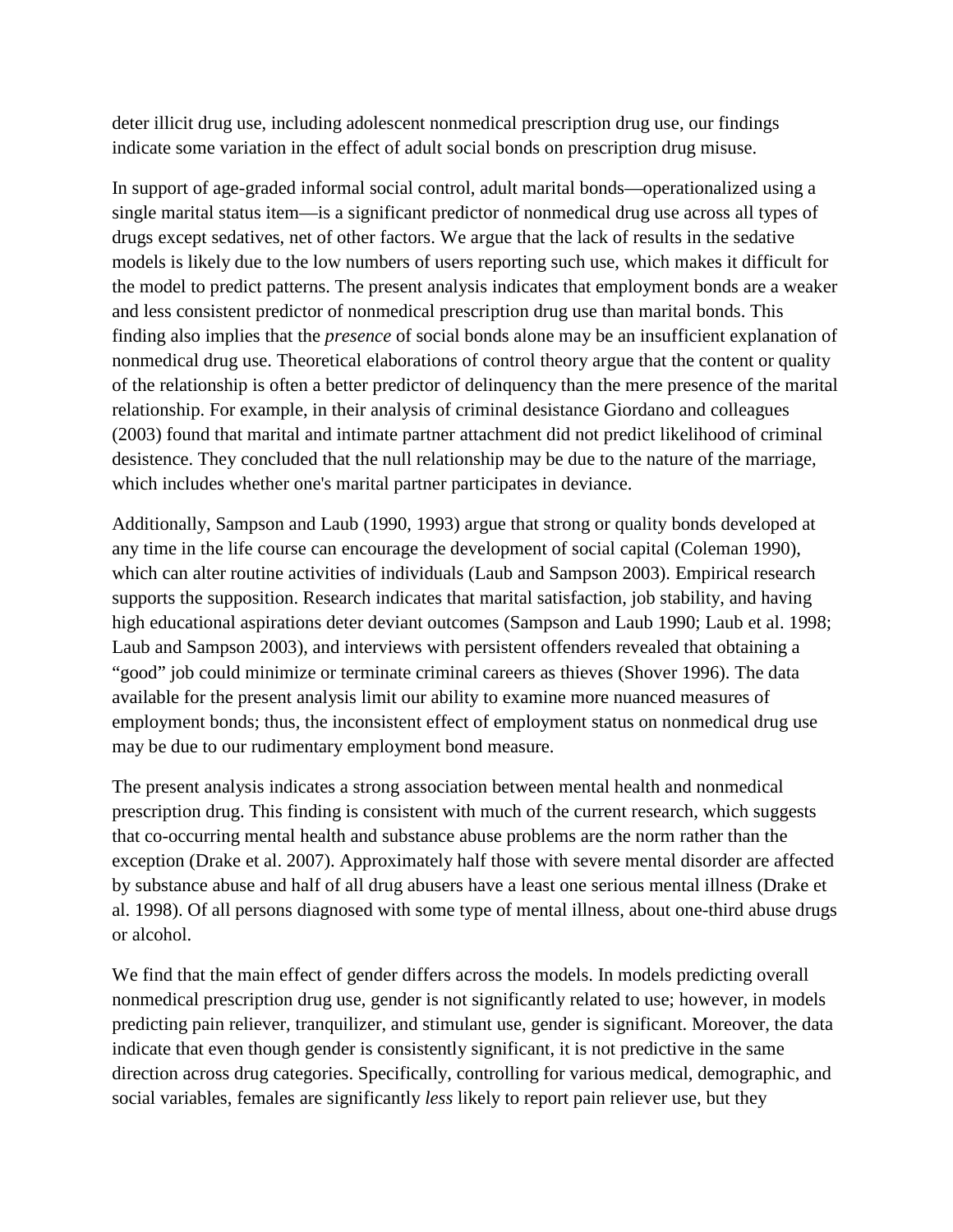are *more* likely to report tranquilizer and stimulant use. This finding was unexpected, but highlights that relying on models of total or overall prescription drug misuse may mask variations between drug types.

Explaining the directional change of gender across types of nonmedical prescription drug use will require further investigation, but we speculate that this pattern could emerge for a few reasons. First, some studies have found gender differences in the types of drugs prescribed, with women being more likely to be prescribed pain relievers (opiates) than men (Kelly et al. 2008; Simoni-Wastila et al. 2004), which may suggest that women are less likely to *mis*use pain relievers because they are more likely to receive drugs legitimately through a physician's prescription. However, a study by Jamison and colleagues (2010) found no significant gender differences in the extent of opiate misuse but did find differences in the reasons for misuse by men and women. Specifically, the authors established that males who misuse opiates were significantly more likely than females to report having peers who abuse alcohol and drugs (Jamison et al. 2010). Their results suggest that pain reliever misuse may be associated with delinquent peer networking. Scholars have previously noted the importance of peer networks in predicting delinquency (e.g., Warr 1993, 2002). Our findings, then, could be revealing a link between misuse of prescription drugs and particular social ties to others. Unfortunately, our data do not contain measures of adult peer delinquency, so we are unable to explore this relationship in the present analysis.

In addition, it is possible that difference in misuse of pain relievers as compared to tranquilizer and stimulant is related to hegemonic masculine ideals (Connell 2005). When taken legitimately, these drugs assist in resolving different medical issues. Pain relievers provide relief from pain and discomfort associated with various bodily injuries, tranquilizers are taken to resolve issues of anxiety and tension, and stimulants increase concentration and alertness and decrease appetite. Scholars have previously noted that men sometimes injure their body in demonstrations of masculinity (e.g., Messner 1992). Moreover, evidence suggests that men are less likely to seek medical treatment (Green and Pope 1999). It is possible then that men may be more likely to use pain relievers than other drugs nonmedically as a way to self-medicate issues of pain.

Even when men seek medical treatment, they often indicate feelings of uneasiness about how treatment conflicts with displays of masculinity (e.g., Brenton and Elliott 2013; Courtenay 2000; Noone and Stephens 2008). Thus, it is also plausible that men are more likely than women to use pain relievers not because they are self-medicating but because they see the misuse of pain relievers as more socially acceptable than misuse of tranquilizers and stimulants. Again, the reason for [legitimate] drug use is an important consideration. Men may regard the misuse of pain relievers as being more gender appropriate (West and Zimmerman 1987), in that such use is construed as a way to function despite a physical injury. Nonmedical use of tranquilizers and stimulants, however, may be perceived as indicating a deficiency in masculinity because the drugs are understood as resolving issues of anxiety, cognitive distraction and body weight issues that are often feminized. The present data do not include measures that allow us to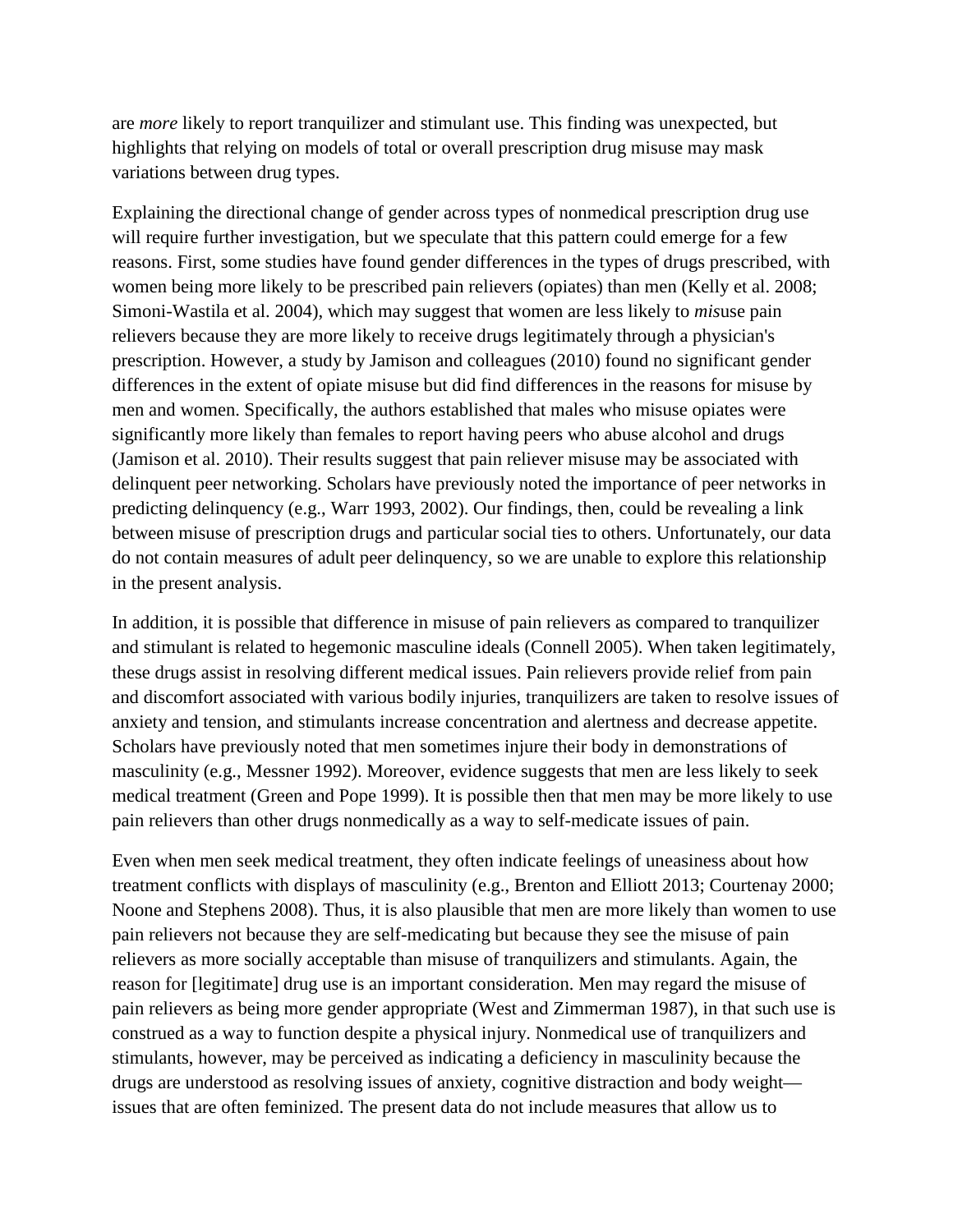examine how perceptions of masculinity and femininity may influence drug using behavior; however, our data revealed that men were significantly more likely than women to participate in polydrug use—a risky behavior consistent with masculine expression. Future research should empirically examine links between why people choose to misuse specific drugs to further explicate reasons for gender differences among nonmedical use across drug types.

Previous research has suggested the existence of gendered social bond effects in some types of drug use. The present research, however, does not find such an effect. One reason for this divergence may be due to the unique form of deviant drug use we examine. Although prevalent, nonmedical drug use is still rarely investigated in the deviance and sociological literature. Research has not established that gender contingent social bonds effects exist across all forms of deviance, and to our knowledge, the present study is the first to examine factors predicting adult nonmedical prescription drug use, including potential interaction effects of gender and social bonds. Moreover, the data used in the present analysis reflect current trends of drug use, whereas extant research suggesting gendered social bond effects on drug use have relied on older data that may not accurately reflect current lived experiences in relation to gender. For example, Thompson and Petrovic (2009) concluded a gendered bond effect on drug desistence using data collected in the 1970s and 1980s. The present analysis uses data from 2010, and the lack of a significant interaction may be the result of changes in the value of marital and employment bonds. In short, males and females may be more likely to converge in their understanding of the social meaning of these conventional bonds, which would mitigate any moderating effect of gender. Still, given our lack of knowledge on the topic, the gendered effects of social bonds on drug use patterns should continue to be investigated before a clear argument can be made about the presence (or lack thereof) of gendered social bond effects.

Despite the insight gained in the present analysis, there are some limitations of this study. First, defining non-prescribed drug use is difficult. The definition used by NSDUH includes *any* ingestion of prescription drugs that is not prescribed by a physician. It is likely, though, that some individuals use prescription drugs outside of a physician's order for legitimate medical reasons. Although these situations do involve illicit drug use, it is plausible that the cause of that particular type of use is fundamentally different than illicit drug use for recreational reasons (i.e., for the purpose of intoxication). Without being able to distinguish between nonprescribed medical and recreational use, more meaningful conclusions about the cause of nonmedical prescription drug users is concealed.

Second, NSDUH does not triangulate data on drug use; therefore, the data in the present analysis rely only on self-reported drug use. Although extant research on drug use patterns also relies largely on self-reported research, it is always a concern that self-reports may yield unreliable or invalid data. Moreover, it could be argued that persons who report attachments to conventional social bonds may be more reluctant to report drug misuse than persons who report no such attachments.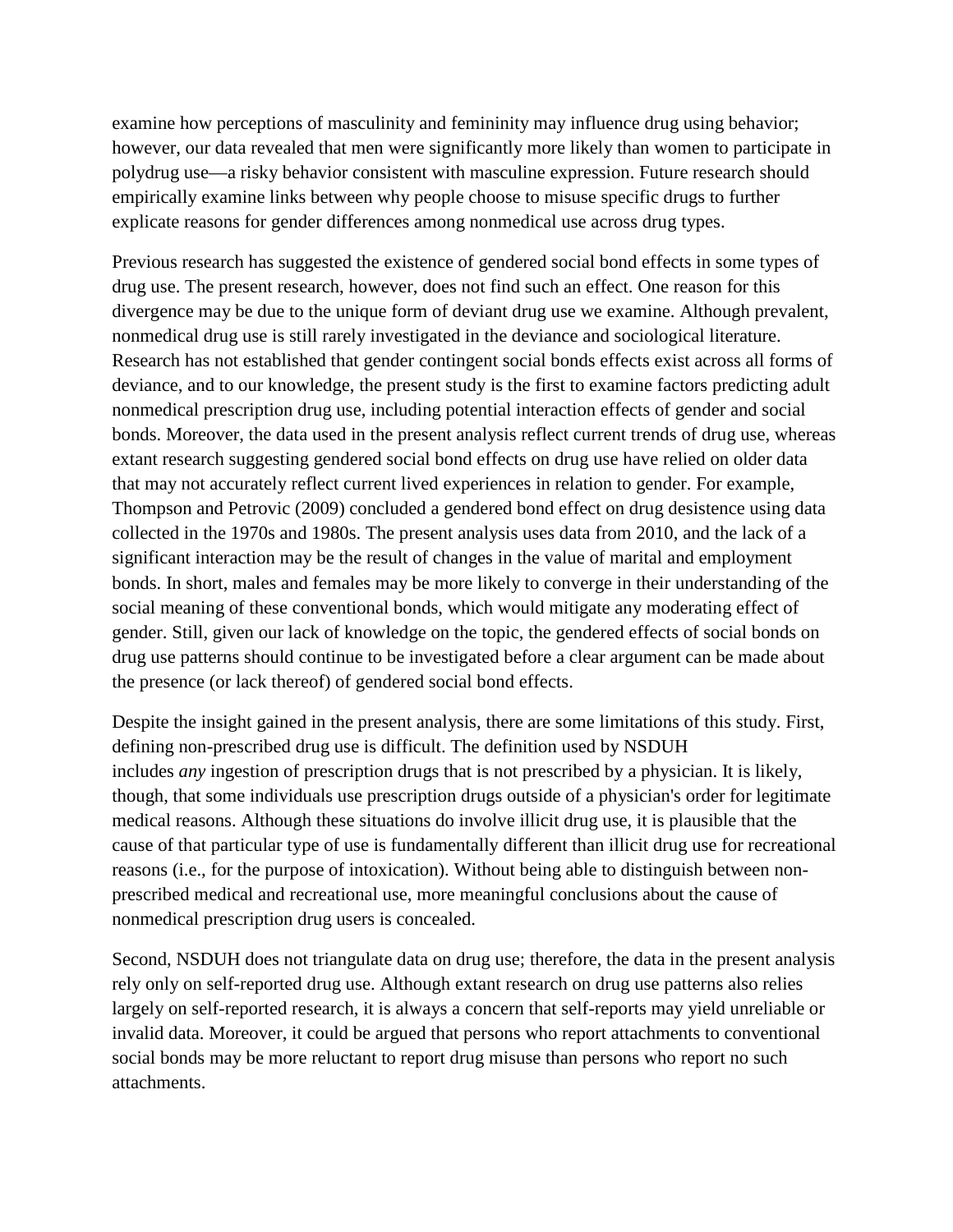Third, the present analysis involves a cross-sectional analysis of data.<sup>7</sup> Although some scholars argue that cross-sectional research designs are adequate to establish the causes of delinquency (e.g., Gottfredson and Hirschi 1987), other scholars have argued that longitudinal analysis is needed to establish clear temporal ordering (Agnew 1985; Farrington et al. 1986; Wiatrowski, Griswold, and Roberts 1981). We recognize concerns in establishing cause when using data from one time point. To this end, the present analysis may not be able to fully verify the influences among the variables examined; however, we argue that this research is an important first step in investigating a prominent, yet understudied, form of deviance.

Finally, because of the data limitations, the present study employs crude measurements of social bonds. As discussed previously, prior theoretical and empirical research indicates that the presence of social bonds may be a less important predictor of deviance than relationship quality; therefore, information regarding marital and employment satisfaction and stability as well as data on the presence and quality of other types of social bonds, including non-marital romantic, peer, community, and religious attachments would provide more comprehensive measures of social control. Obtaining information about how various forms of social bonds may influence prescription drug misuse is a necessary part of explaining patterns of nonmedical prescription drug use. For instance, extant research suggests that cohabitation has some deterrent effect on adult illicit drug use even though the effect is often weaker and less consistent when compared to marriage (e.g., Bachman et al. 1997, 2002; Duncan et al. 2006). Because of a lack of data in NSDUH, we are unable to compare the effects of marriage and cohabitation on nonmedical prescription drug use. However, given the prevalence of such misuse among adults (SAMHSA 2010) and the increasing trend of cohabitation (Kreider 2010; Smock 2000), this is an important consideration for future research. In fact, such analysis could help clarify the mechanisms by which particular social bonds may discourage unlawful drug use and other forms of risky behavior.

Nonmedical use of prescription drugs is the second leading form of illicit drug use in the United States, and such misuse has been cited as a growing public health concern (Compton and Volkow 2006). Our research contributes to the growing literature on nonmedical prescription drug use by focusing attention on adult users. Given the dearth of data on adults who use prescription drugs nonmedically, studying the causal mechanisms of nonmedical prescription drug use is difficult. However, the present analysis identifies some factors related to adult prescription drug misuse and demonstrates that use patterns differ by drug type. Although NSDUH includes the most comprehensive and representative data currently available on adult prescription drug misuse, more comprehensive and theoretically driven measures, including factors related to various demographic and social factors, are needed in order to gain better understanding about the causes and increasing prevalence of nonmedical prescription drug use.

#### **Notes**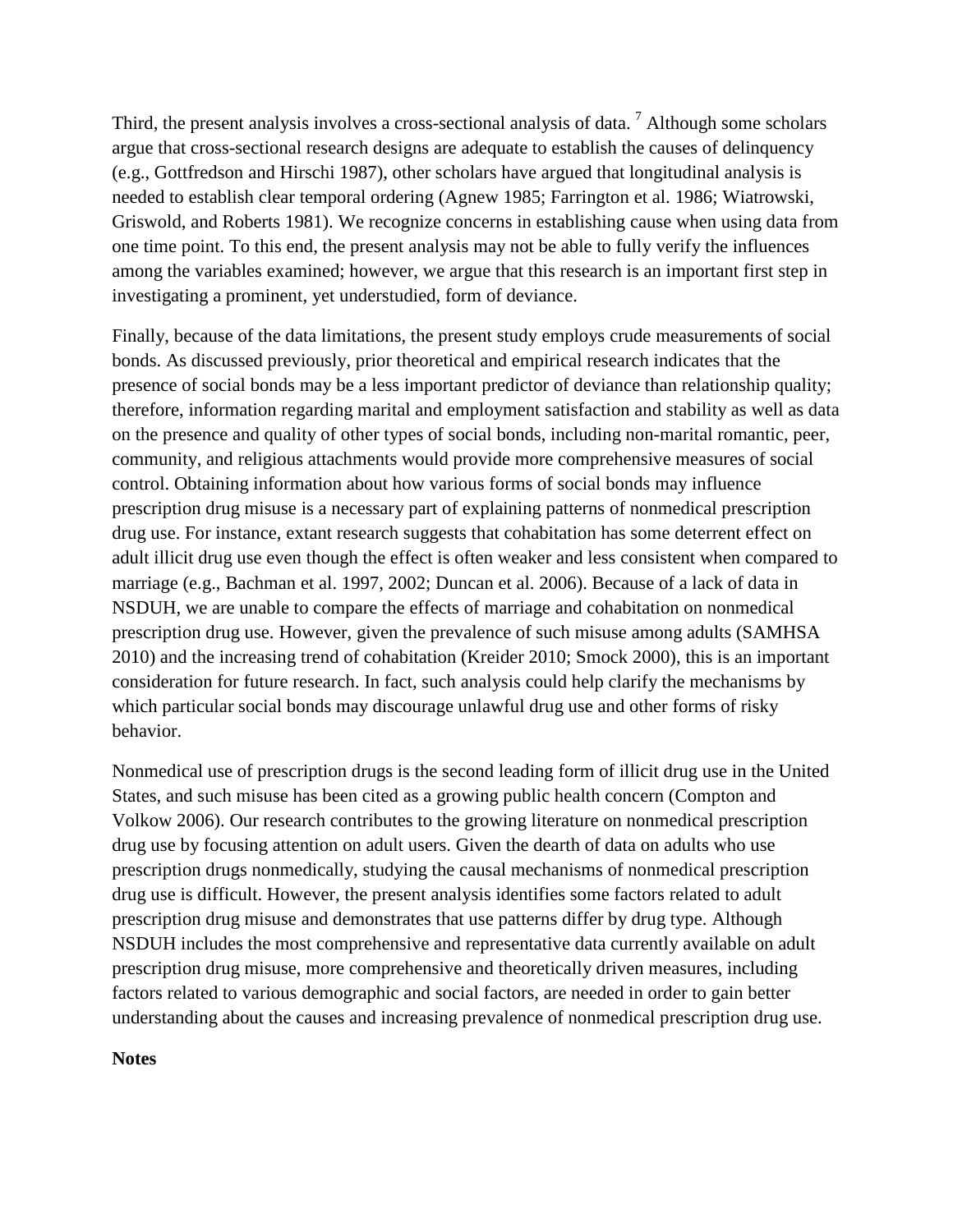<sup>1</sup>Laub and Sampson (2003) have included notions of agency in their most recent theoretical forumulation.

 $2R$ egular or past month non-prescribed use of psychotherapeutics has remained relatively stable since 2002, but the number of new users has increased substantially (SAMHSA 2010).

<sup>3</sup>Patients, young persons, and health professionals have also been highlighted as high risk for nonmedical prescription drug use (UNODC 2011).

<sup>4</sup>Like younger adults, older adults who use nonmedical prescription drugs tend to be polysubstance users (CASA 2005).

 $5$ The authors ran a complete supplemental analysis on respondents who reported being 21 years of age or older. The results were not significantly different than those results including respondents 18 years and older. Since most prior analysis focuses on adolescents who are 17 and younger, we report the analysis of all adults aged 18 years and older.

<sup>6</sup>The drugs reported here are examples but do not include an exhaustive list of the drugs inquired about in the NSDUH.

The mean for dichotomous measures can be interpreted as a percentage.

± NSDUH does not include the respondent's actual age in years, so we are unable to calculate a mean of respondent's age. The available data suggest that this is the approximate median of age.

Table entries are unstandardized (metric) regression coefficients (odds ratio in brackets).

 $*_{p}$  < .05;  $*_{p}$  < .10.

<sup>7</sup>Although NSDUH is an ongoing study, it is not a panel longitudinal design.

### **REFERENCES**

**1.** Agnew , Robert 1985 . "Social Control Theory and Delinquency: A Longitudinal Test." *Criminology* 23 : 47 – 61 .

**2.** Akers , Ronand L. and Gang Lee . 1999 . "Age, Social Learning, and Social Bonding in Adolescent Substance Use." *Deviant Behavior* 20 : 1 – 25 .

**3.** Arndt , Stephan , Carolyn L. Turvey , and Michael Flaum . 2002 . "Older Offenders, Substance Abuse, and Treatment."*American Journal of Geriatric Psychiatry* 10 : 733 – 739 .

**4.** Bachman , Jerald G , Patrick M. O'Malley , John E. Schulenberg , Lloyd D. Johnston , Alison L. Bryant , and Alicia C. Merline .2002 . *The Decline of Substance Use in Young Adulthood: Changes in Social Activities, Roles, and Beliefs* . Mahwah , NJ : Lawrence Erlbaum Associates .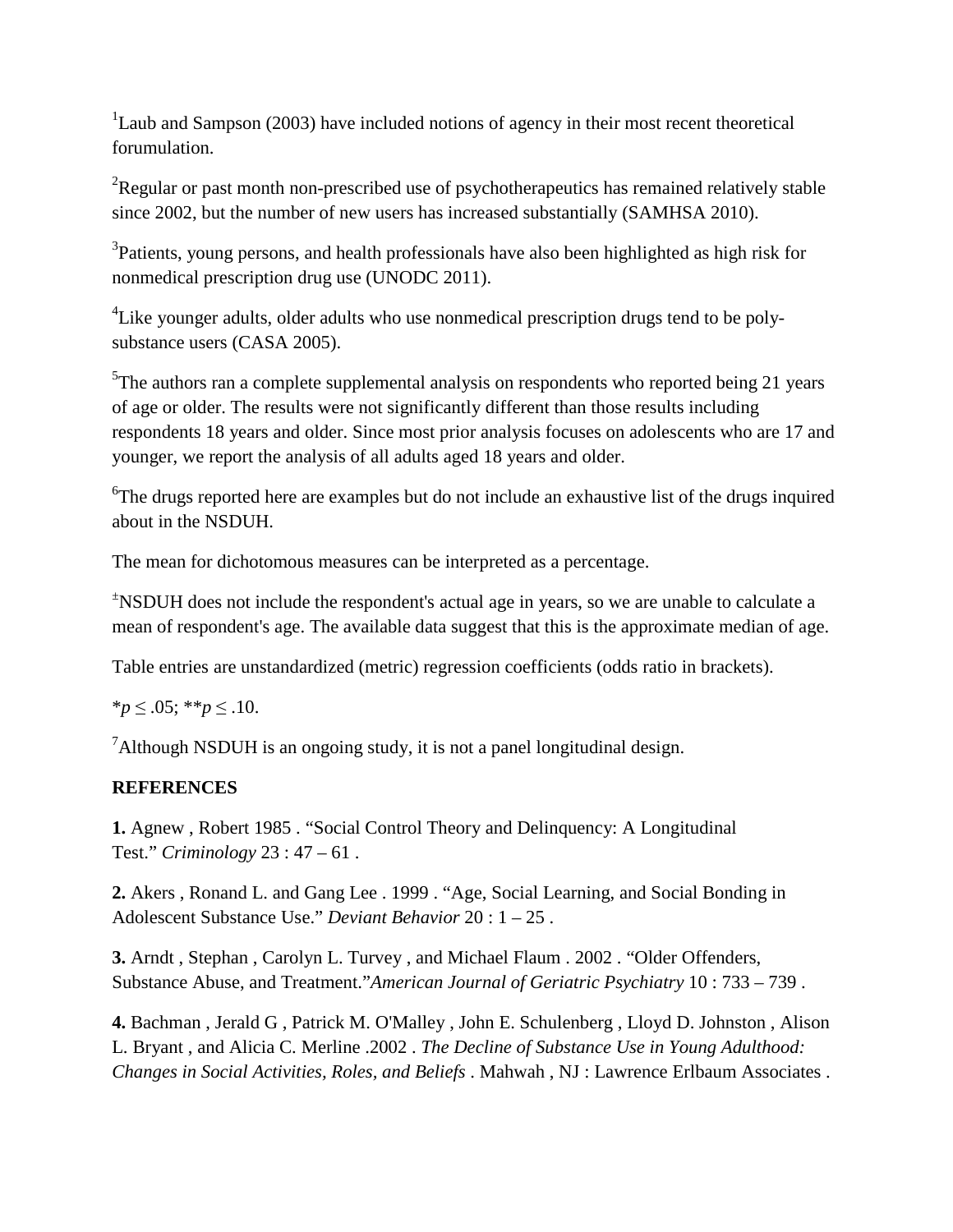**5.** Bachman , Jerald G. , Katherine N. Wadsworth, Patrick M. O'Malley, Lloyd D. Johnston, and John E. Schulenberg. 1997.*Smoking, Drinking, and Drug Use in Young Adulthood* . Mahwah , NJ : Lawrence Erlbaum Associates.

**6.** Bahr , Stephan J. , Suzanne L. Maughan , Anastasios C. Marcos , and Bingdao Li . 1998 . "Family, Religiosity, and the Risk of Adolescent Drug Use." *Journal of Marriage and Family* 60 : 979 – 992 .

**7.** Blazer , Dan G. and Li-Tzy Wu . 2009 . "Nonprescription Use of Pain Relievers by Middle-Aged and Elderly Community-Living Adults: National Survey on Drug Use and Health." *Journal of the American Geriatrics Society* 57 : 1252 – 1257 .

**8.** Bohnert , Army S. B. , Sylwia Fudalej , and Mark A. Ilgen . 2010 . "Increasing Poisoning Mortality Rates in the United States, 1999–2006." *Public Health Reports* 125 : 542 – 547 .

**9.** Brenton , Joslyn and Sinikka Elliott . 2013 . "Undoing Gender?: The Case of Complementary and Alternative Medicine."*Sociology of Health and Illness* 36 ( 3 ): 1 – 17 . ISSN 0141-9889. doi: 10.1111/1467-9566.12043

**10.** CASA . 2005 . *Under the Counter: The Diversion and Abuse of Controlled Prescription Drugs in the U.S*. The National Center on Addiction and Substance Abuse at Columbia University, New York.

**11.** Coleman , James. 1990 . *Foundations of Social Theory* . Cambridge , MA : Harvard University Press .

**12.** Colliver , James D. , Wilson M. Compton , Joseph C. Gfroerer , and Timothy Condon . 2006 . "Projecting Drug Use among Aging Baby Boomers in 2020." *Annals of Epidemiology* 16 :  $257 - 265$ .

**13.** Compton , Wilson M. and Nora D. Volkow . 2006 . "Major Increases in Opioid Analgesic Abuse in the United States: Concerns and Strategies." *Drug and Alcohol Dependence* 81 : 103 – 107 .

**14.** Connell , R. W. 2005 . *Masculinities, 2nd edition* . Berkeley : University of California Press .

**15.** Courtenay , Will H. 2000 . "Engendering Health: A Social Constructionist Examination of Men's Health Beliefs and Behaviors."*Psychology of Men and Masculinity* 1 ( 1 ): 4 – 15 .

**16.** Daly , Kathleen. 1994 . *Gender, Crime, and Punishment* . New Haven , CT : Yale University Press .

**17.** DAWN . 2010 . *Trends in Emergency Department Visits Involving Nonmedical Use of Narcotic Pain Relievers* . Drug Abuse Warning Network , Rockville, MD .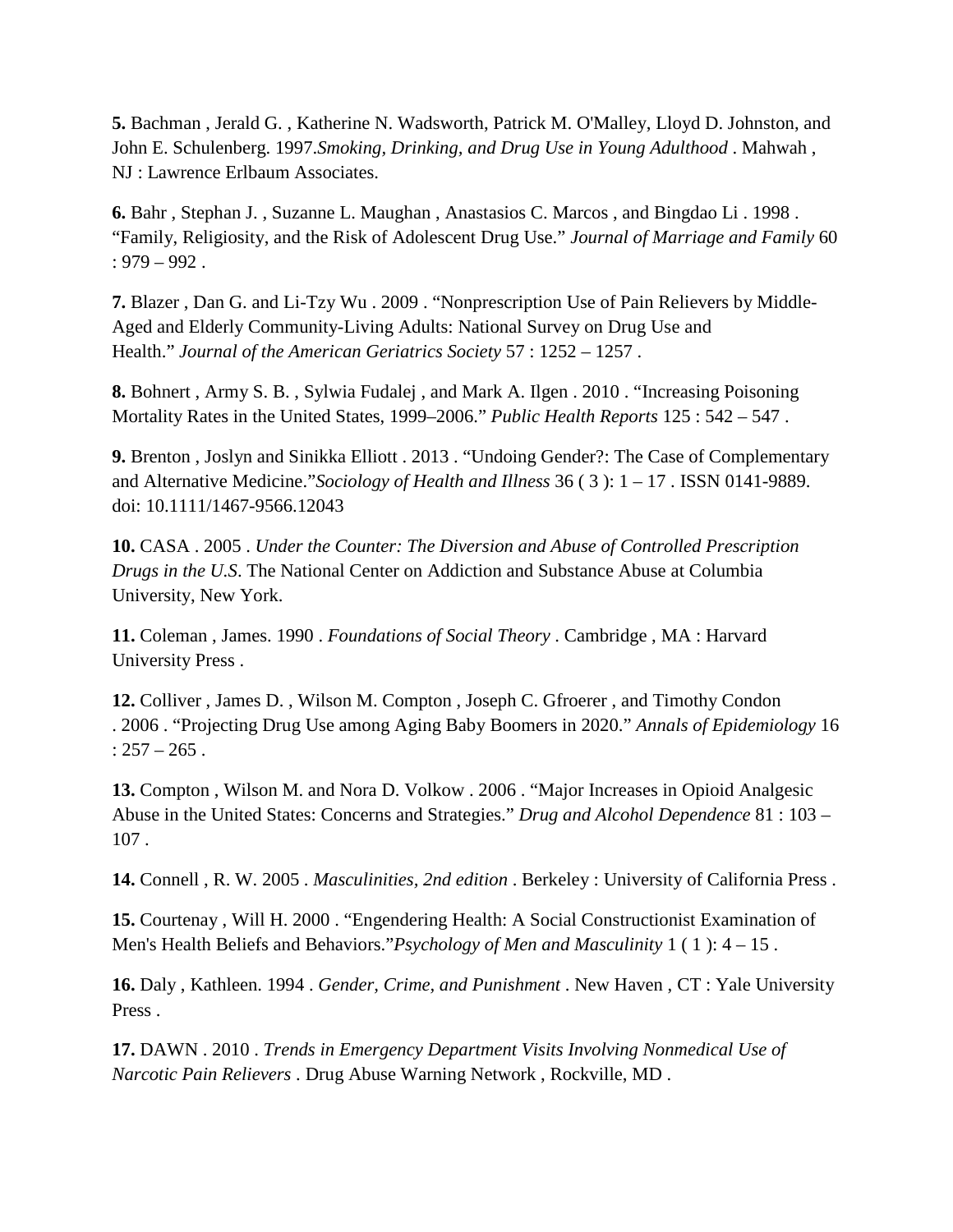**18.** Drake , Robert E. , Kim T. Mueser , and Mary F. Brunette . 2007 . "Management of Persons with Co-Occuring Severe Mental Illness and Substance Use Disorder: Program Implications." *World Psychiatry* 6 : 131 – 136 .

**19.** Drake , Robert E. , Carolyn Mercer-McFadden , Kim T. Mueser , Gregory J. McHugo , and Gary R. Bond . 1998 . "Review of Integrated Mental Health and Substance Abuse Treatment for Patients with Co-Occurring Disorders." *Schizophrenia Bulletin* 24 : 589 – 608 .

**20.** Duncan , Greg J. , Bessie Wilkerson , and Paula England . 2006 . "Cleaning up Their Act: The Effects of Marriage and Cohabitation on Illicit and Illicit Drug Use." *Demography* 43 : 691  $-710$ .

**21.** Ellickson , Phyllis L. , Rebecca L. Collins , and Robert M. Bell . 1999 . "Adolescent Use of Illicit Drugs Other than Marijuana: How Important is Social Bonding and for Which Ethnic Groups?" *Substance Use & Misuse* 34 : 317 – 346 .

**22.** Farrington , David P. , Lloyd E. Ohlin , and James Q. Wilson . 1986 . "Understanding and Controlling Crime: Toward a New Research Strategy." *Criminology* 24 : 799 – 808 .

**23.** Ford , Jason A. 2008a . "Nonmedical Prescription Drug Use among College Students: A Comparison between Athletes and Nonathletes." *Journal of American College Health* 57 : 211 – 219 .

**24.** ——— . 2008b . "Nonmedical Prescription Drug Use and Delinquency: An Analysis with a National Sample." *Journal of Drug Issues* 38 : 493 – 516 .

**25.** ——— . 2008c . "Social Learning Theory and Nonmedical Prescription Drug Use among Adolescents." *Sociological Spectrum* 28 : 299 – 316 .

**26.** ——— . 2009 . "Nonmedical Prescription Drug Use among Adolescents the Influence of Bonds to Family and School." *Youth & Society* 40 : 336 – 352 .

**27.** Ford , Jason A. and Meagan C. Arrastia . 2008 . "Pill-Poppers and Dopers: A Comparison of Non-Prescribed Prescription Drug Use and Illicit/Street Drug Use among College Students." *Addictive Behaviors* 33 ( 7 ): 934 – 941 .

**28.** Ford , Jason A. and Ryan D. Schroeder . 2009 . "Academic Strain and Nonmedical Use of Prescription Stimulants among College Students." *Deviant Behavior* 30 : 26 – 53 .

**29.** Giordano , Peggy C. 2003 . "Relationships in Adolescence." *Annual Review of Sociology* 29 :  $257 - 281$ .

**30.** Giordano , Peggy C. , Stephen A. Cernkovich , and Donald D. Holland . 2003 . "Changes in Friendship Relations over the Life Course: Implications for Desistance from Crime." *Criminology* 41 : 293 – 327 .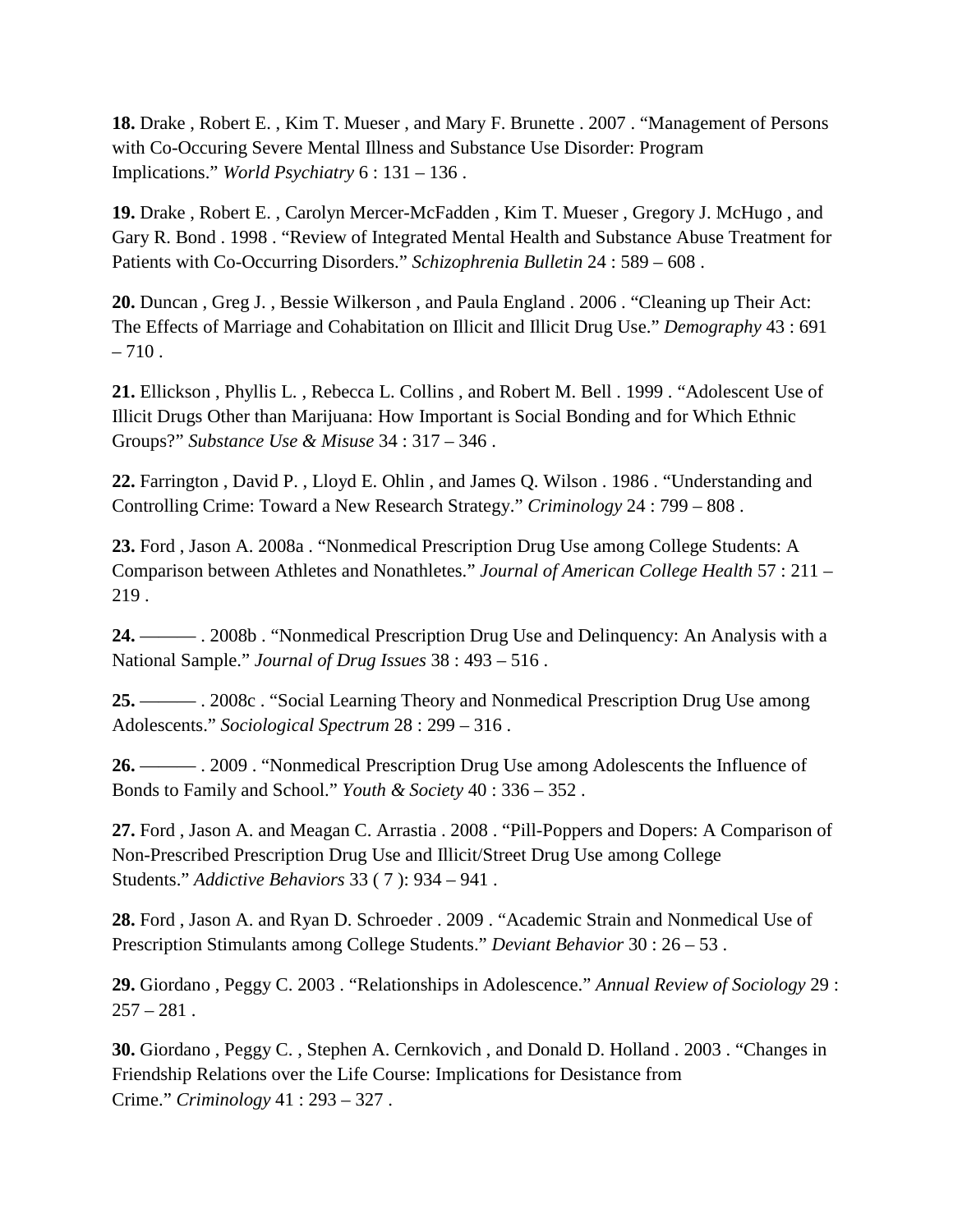**31.** Giordano , Peggy C. , Stephen A. Cernkovich , and Jennifer L. Rudolph . 2002 . "Gender, Crime, and Desistance: Toward a Theory of Cognitive Transformation." *American Journal of Sociology* 107 : 990 – 1064 .

**32.** Gottfredson , Michael and Travis Hirschi. 1987. "The Methodological Adequacy of Longitundinal Research on Crime."*Criminology* 25(3):581–614.

**33.** Green , Carla A. and Clyde R. Pope . 1999 . "Gender, Psychosocial Factors and the Use of Medical Services: A Longitudinal Analysis." *Social Science and Medicine* 48 ( 10 ): 1363 – 1372 .

**34.** Hall , Martin T. , Matthew O. Howard , and Sean Esteban McCabe . 2010 . "Prescription Drug Misuse among Antisocial Youths."*Journal of Studies on Alcohol and Drugs* 71 : 917 – 924 .

**35.** Han , Beth , Joseph C. Gfroerer , James D. Colliver , and Michael A. Penne . 2009 . "Substance Use Disorder among Older Adults in the United States in 2020." *Addiction* 104 : 88 – 96 .

**36.** Harrell , Zaje A. T. and Clifford L. Broman . 2009 . "Racial/Ethnic Differences in Correlates of Prescription Drug Misuse among Young Adults." *Drug and Alcohol Dependence* 104 : 268 – 271 .

**37.** Hartwell , Stephanie 2003 . "Deviance over the Life Course: The Case of Homeless Substance Abusers." *Substance Use & Misuse* 38 : 475 – 502 .

**38.** Havens , Jennifer R. , April M. Young , and Christopher E. Havens . 2011 . "Nonmedical Prescription Drug Use in a Nationally Representative Sample of Adolescents Evidence of Greater Use among Rural Adolescents." *Archives of Pediatrics & Adolescent Medicine* 165 : 250  $-255$ .

**39.** Haynie , Dana L. , Peggy C. Giordano , Wendy D. Manning , and Monica A. Longmore . 2005 . "Adolescent Romantic Relationships and Delinquency Involvement." *Criminology* 43 :  $177 - 210$ .

**40.** Herman-Stahl , Mindy A. , Christopher P. Krebs , Larry A. Kroutil , and David C. Heller . 2007 . "Risk and Protective Factors for Methamphetamine Use and Nonmedical Use of Prescription Stimulants among Young Adults Aged 18 to 25." *Addictive Behaviors*32 : 1003 – 1015 .

**41.** Hirschi , Travis. 1969 . *Causes of Delinquency* . Berkeley : University of California Press .

**42.** Hoffmann , John P. 1995 . "The Effects of Family Structure and Family Relations on Adolescent Marijuana Use." *International Journal of the Addictions* 30 : 1207 – 1241 .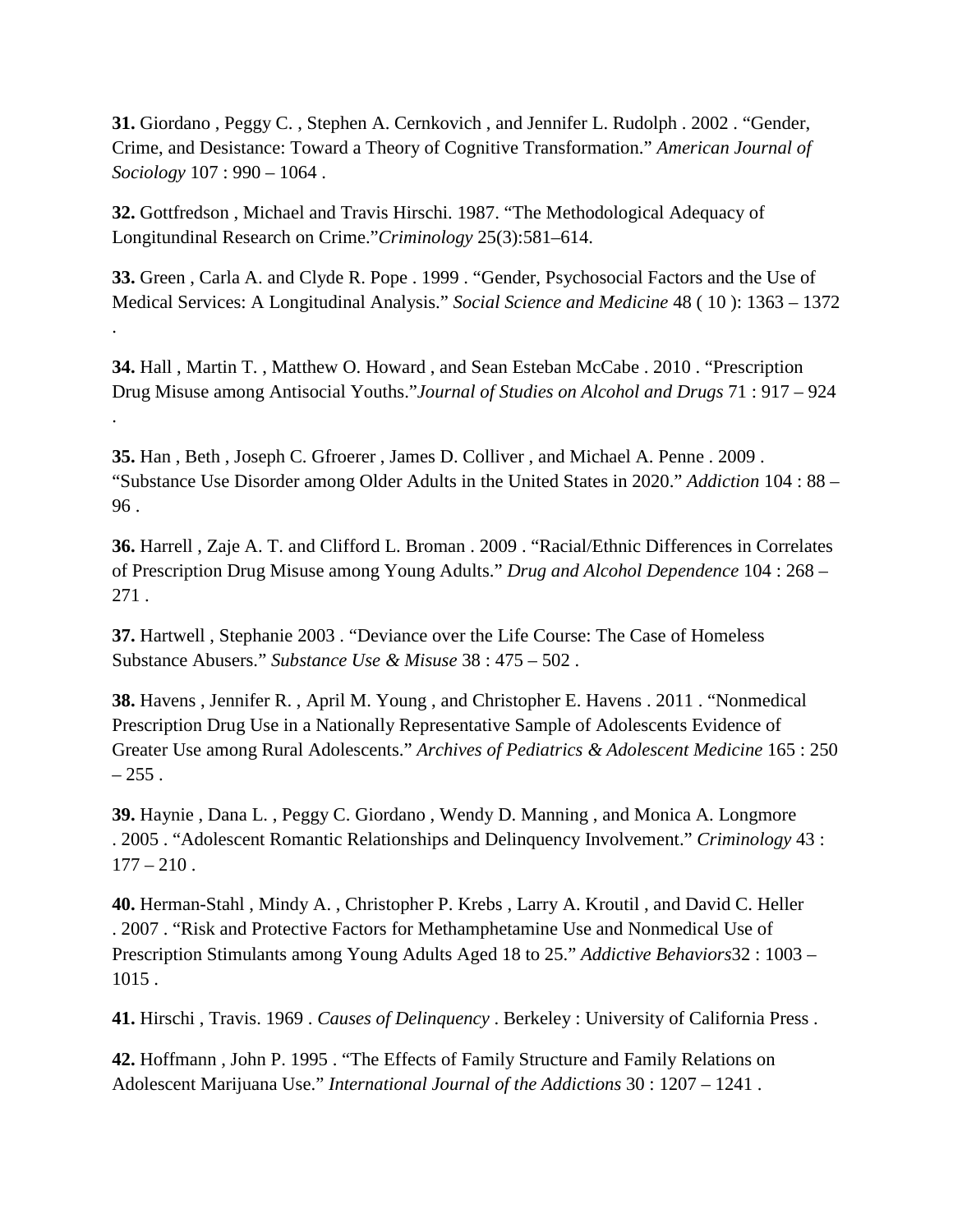**43.** Hohmann , Ann A. 1989 . "Gender Bias in Psychotropic-Drug Prescribing in Primary Care." *Medical Care* 27 : 478 – 490 .

**44.** Iguchi , Martin Y. , Leonard Handelsmem , Warren K. Bickel , and Roland R. Griffiths . 1993 . "Benzodiazepine and Sedative Use/Abuse by Methadone Maintenance Clients." *Drug and Alcohol Dependence* 32 ( 3 ): 257 – 266 .

**45.** Jamison , Robert N. , Stephen F. Butler , Simon H. Budman , Robert R. Edwards , and Ajay D. Wasan . 2010 . "Gender Differences in Risk Factors for Aberrant Prescription Opioid Use." *Journal of Pain* 11 : 312 – 320 .

**46.** Johnston , Lloyd D. , Patrick M. O'Malley and Jerald G. Bachman . 2005 . "Monitoring the Future National Survey Results on Drug Use, 1975–2004. Volume II: College Students and Adults Ages 19–45" in *NIH publication No. 05–5728* . Bethesda , MD : National Institute on Drug Abuse, U.S. Dept. of Health and Human Services, National Institutes of Health .

**47.** Kelly Judith P ., Suzanne F. Cook , David W. Kaufman , Theresa Anderson , Lynn Rosenberg , and Allen A. Mitchell . 2008 . "Prevalence and Characteristics of Opioid Use in the U.S. Adult Population." *Pain* 138 ( 3 ): 507 – 513 .

**48.** Kreider , Rose M. 2010 . "Increase in Opposite-Sex Cohabiting Couples from 2009 to 2010 in the Annual Social and Economic Supplement (ASEC) to the Current Population Survey (CPS)." Washington, DC: U.S. Census Bureau, Housing and Household Economic Statistics Division. Retrieved on January 20, 2013 (http://www.census.gov/hhes/families/files/Inc-Oppsex-2009-to-2010.pdf)

**49.** Krohn , Marvin D. , Alan J. Lizotte , and Cynthia M. Perez . 1997 . "The Interrelationship between Substance Use and Precocious Transitions to Adult Statuses." *Journal of Health and Social Behavior* 38 : 87 – 103 .

**50.** Laub , John H. and Robert J. Sampson . 2003 . *Shared Beginnings, Divergent Lives: Delinquent Boys to Age 70* . Cambridge , MA : Harvard University Press .

**51.** Laub , John H. , Daniel S. Nagin , and Robert J. Sampson . 1998 . "Trajectories of Change in Criminal Offending: Good Marriages and the Desistance Process." *American Sociological Review* 63 : 225 – 238 .

**52.** Lui , Xiaoru and Howard B. Kaplan . 2001 . "Role Strain and Illicit Drug Use: The Moderating Influence of Commitment to Conventional Values." *Journal of Drug Issues* 31 : 833  $-856$ .

**53.** Maume , Michael O. , Graham C. Ousey , and Kevin Beaver . 2005 . "Cutting the Grass: A Reexamination of the Link between Marital Attachment, Delinquent Peers and Desistance from Marijuana Use." *Journal of Quantitative Criminology* 21 : 27 – 53 .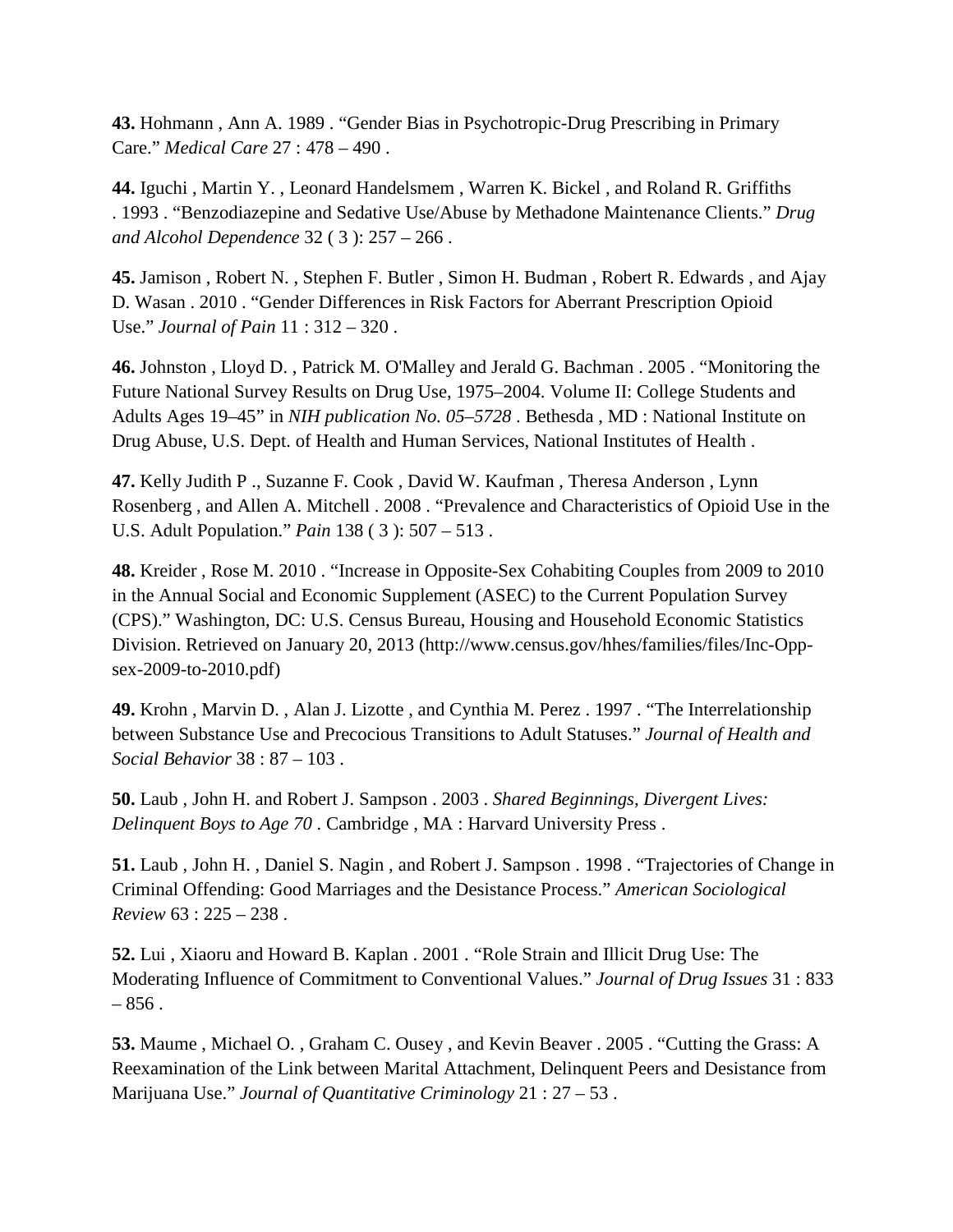**54.** McCabe , Sean Esteban and Christian J. Teter . 2007 . "Drug Use Related Problems among Nonmedical Users of Prescription Stimulants: A Web-Based Survey of College Students from a Midwestern University." *Drug and Alcohol Dependence* 91 : 69 – 76 .

**55.** McCabe , Sean Esteban , Christian J. Teter , and Carol J. Boyd . 2006 . "Medical Use, Illicit Use, and Diversion of Abusable Prescription Drugs." *Journal of American College Health* 54 :  $269 - 278$ .

**56.** McCauley , Jenna L. , Amanda B. Amstadter, Carla K. Danielson, Kenneth J. Ruggiero, Dean G. Kilpatrick, and Heidi S. Resnick. 2009. "Mental Health and Rape History in Relation to Nonmedical Use of Prescription Drugs in a National Sample of Women." *Addictive Behaviors* 34:641–648.

**57.** Messner , Michael A. 1992 . *Power at Play: Sports and the Problem of Masculinity* . Boston : Beacon Press .

**58.** Noone , Jack H. and Christine Stephens . 2008 . "Men, Masculine Identities, and Health Care Utilisation." *Sociology of Health and Illness* 30 ( 5 ): 711 – 725 .

**59.** Osborn , S. G. and D. West . 1979 . "Marriage and Delinquency: A Postscript." *British Journal of Criminology* 18 : 254 – 256 .

**60.** Paulozzi , L. J. and Y. L. Xi . 2008 . "Recent Changes in Drug Poisoning Mortality in the United States by Urban-Rural Status and by Drug Type." *Pharmacoepidemiology and Drug Safety* 17 : 997 – 1005 .

**61.** Peralta , Robert L. and Jennifer L. Steele . 2010 . "Nonmedical Prescription Drug Use among U.S. College Students at a Midwest University: A Partial Test of Social Learning Theory." *Substance Use & Misuse* 45 : 865 – 887 .

**62.** SAMHSA . 2003 . "Misuse of Prescription Drugs." Substance Abuse and Mental Health Services Administration, Rockville, MD: Office of Applied Studies.

**63.** ——— . 2010 . "Results from the 2010 National Survey on Drug Use and Health: National Findings." Office of Applied Studies, Washington, DC. Retrieved on August 16, 2011 (http://www.samhsa.gov/data/NSDUH/2k10NSDUH/2k10Results.htm)

**64.** Sampson , Robert J. and John H. Laub . 1990 . "Crime and Deviance over the Life Course – The Salience of Adult Social Bonds." *American Sociological Review* 55 : 609 – 627 .

**65.** Sampson , Robert J. and John H. Laub . 1993 . *Crime in the Making: Pathways and Turning Points through Life* . Cambridge , MA : Harvard University Press .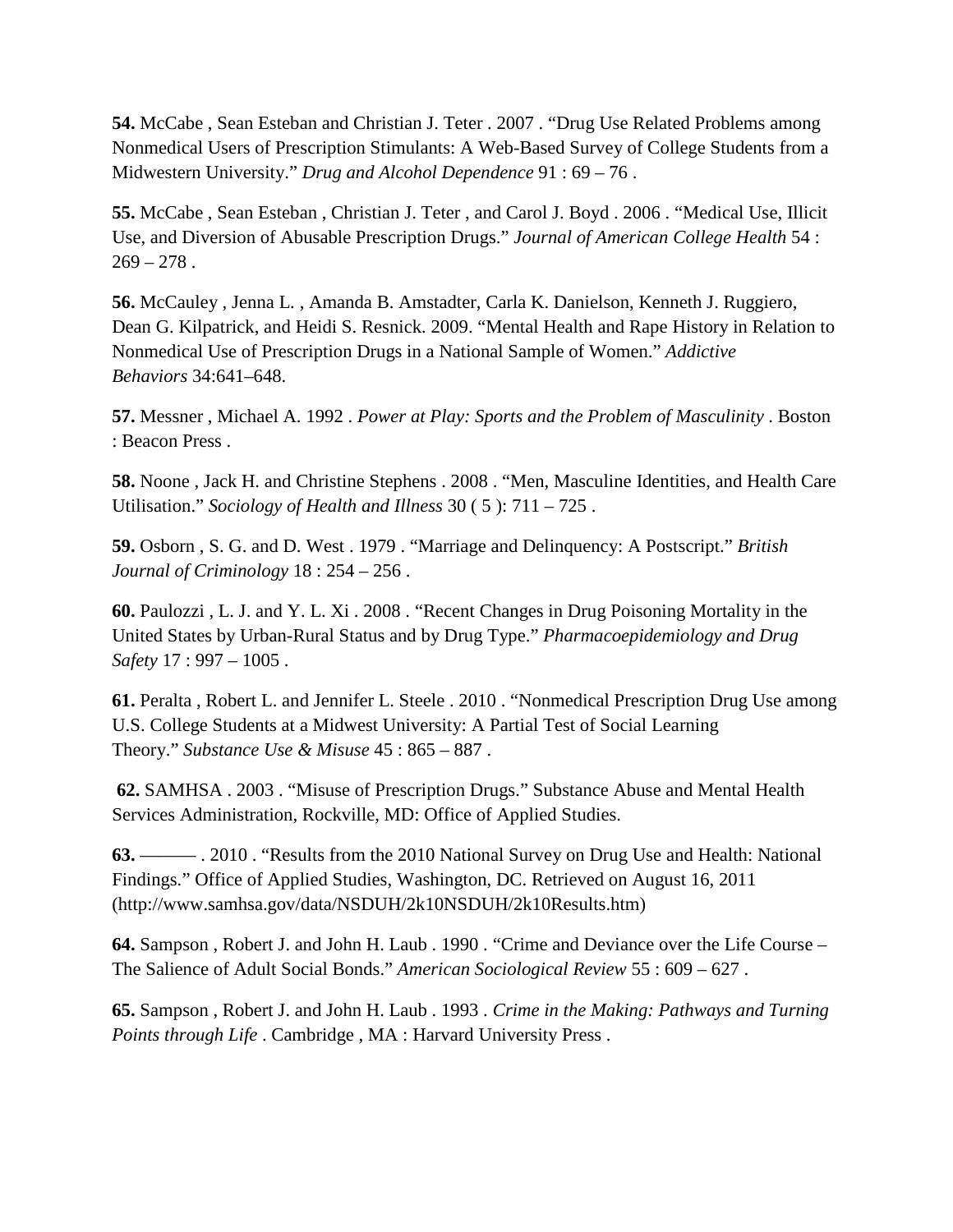**66.** Sampson , Robert J. , John H. Laub , and Christopher Wimer . 2006 . "Does Marriage Reduce Crime? A Counterfactual Approach to within-Individual Causal Dffects." *Criminology* 44 : 465 – 508 .

**67.** Seaman , Christen N. and Keith Zullig . 2011 . "Nonmedical Prescription Drug Use among College Students and Athletic Involvement." *Research Quarterly for Exercise and Sport* 82 :  $A82 - A83$ .

**68.** Seydlitz , Ruth and Pamela Jenkins . 1998 . "The Influence of Families, Friends, Schools, and Community on Delinquent Behavior." Pp. 53 – 97 in *Delinquent Violent Youth: Theory and Interventions* , edited by T. P. Gullotta , G. R. Adams , and R. Montemayor . Thousand Oaks , CA : Sage .

**69.** Schroeder , Ryan D. and Jason A. Ford . 2012 . "Prescription Drug Misuse: A Test of Three Competing Criminology Theories."*Journal of Drug Issues* 42 : 4 – 27 .

**70.** Shover , Neal. 1996 . *Great Pretenders: Pursuits and Careers of Persistent Thieves* . Boulder , CO : Westview Press .

**71.** Simoni-Wastila , Linda. 1998 . "Gender and Psychotropic Drug Use." *Medical Care* 36 : 88  $-94$ .

**72.** Simoni-Wastila , Linda , Grant Ritter , and Gail Strickler . 2004 . "Gender and Other Factors Associated with the Nonmedical Use of Abusable Prescription Drugs." *Substance Use & Misuse* 39 : 1 – 23 .

**73.** Smock , Pamela J. 2000 . "Cohabitation in the United States: An Appraisal of Research Themes, Findings and Implications."*Annual Review of Sociology* 26 : 1 – 20 .

**74.** Sokol-Katz , Jan , Roger Dunham , and Rick Zimmerman . 1997 . "Family Structure versus Parental Attachment in Controlling Adolescent Deviant Behavior: A Social Control Model." *Adolescence* 32 : 199 – 215 .

**75.** Thompson , Melissa and Milena Petrovic . 2009 . "Gendered Transitions within-Person Changes in Employment, Family, and Illicit Drug Use." *Journal of Research in Crime and Delinquency* 46 : 377 – 408 .

**76.** UNODC . 2011 . *The Non-Medical Use of Prescription Drugs*. United Nations Office on Drugs and Crime, Vienna.

**77.** Wallace , Jr. John M. 1998 . "Explaining Race Differences in Adolescent and Young Adult Drug Use: The Role of Racialized Social Systems." *Drugs and Society* 41 : 21 – 36 .

**78.** Warr , Mark. 1993 . "Age, Peers, and Delinquency." *Criminology* 31 : 17 – 40 .